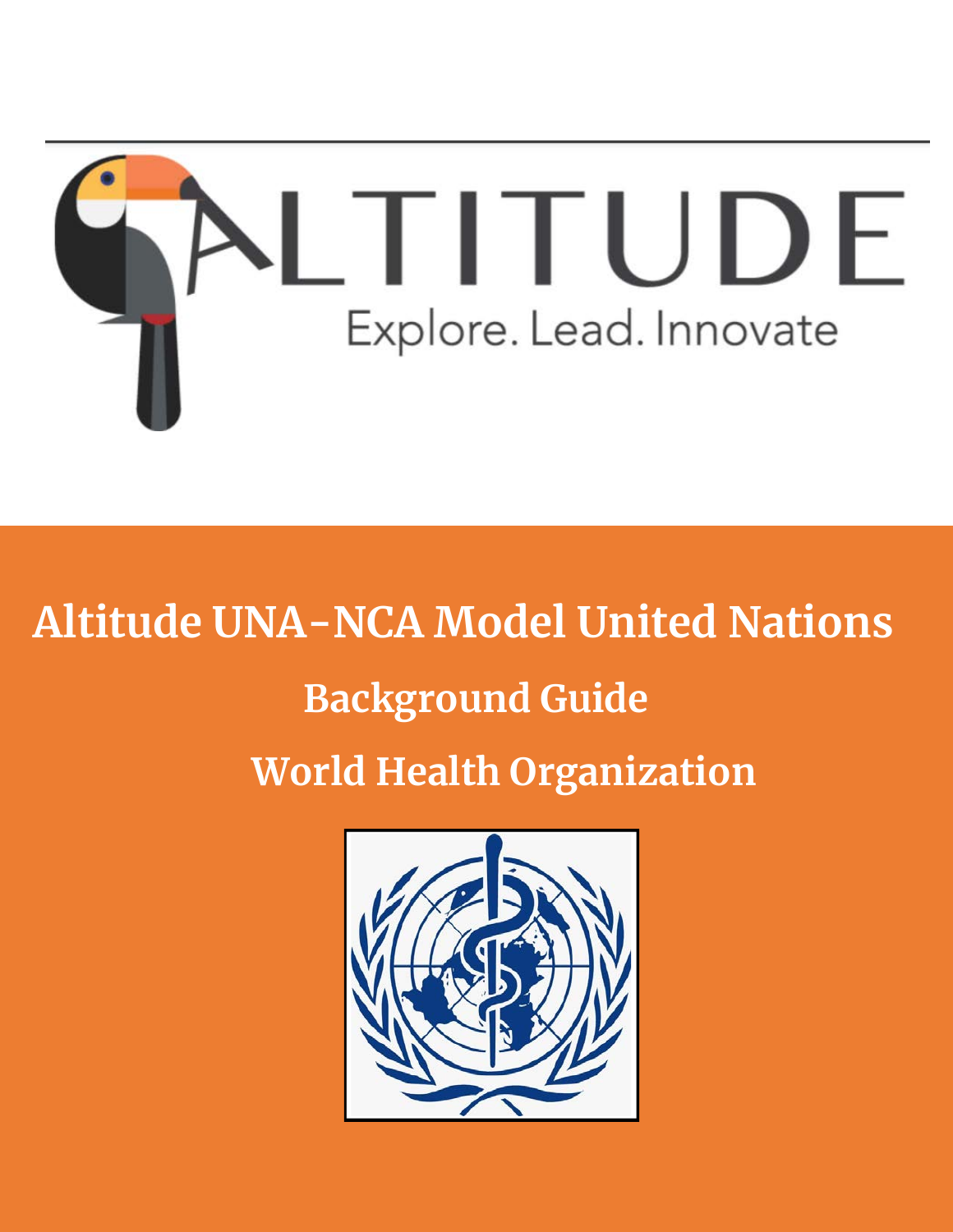# **Table of Contents**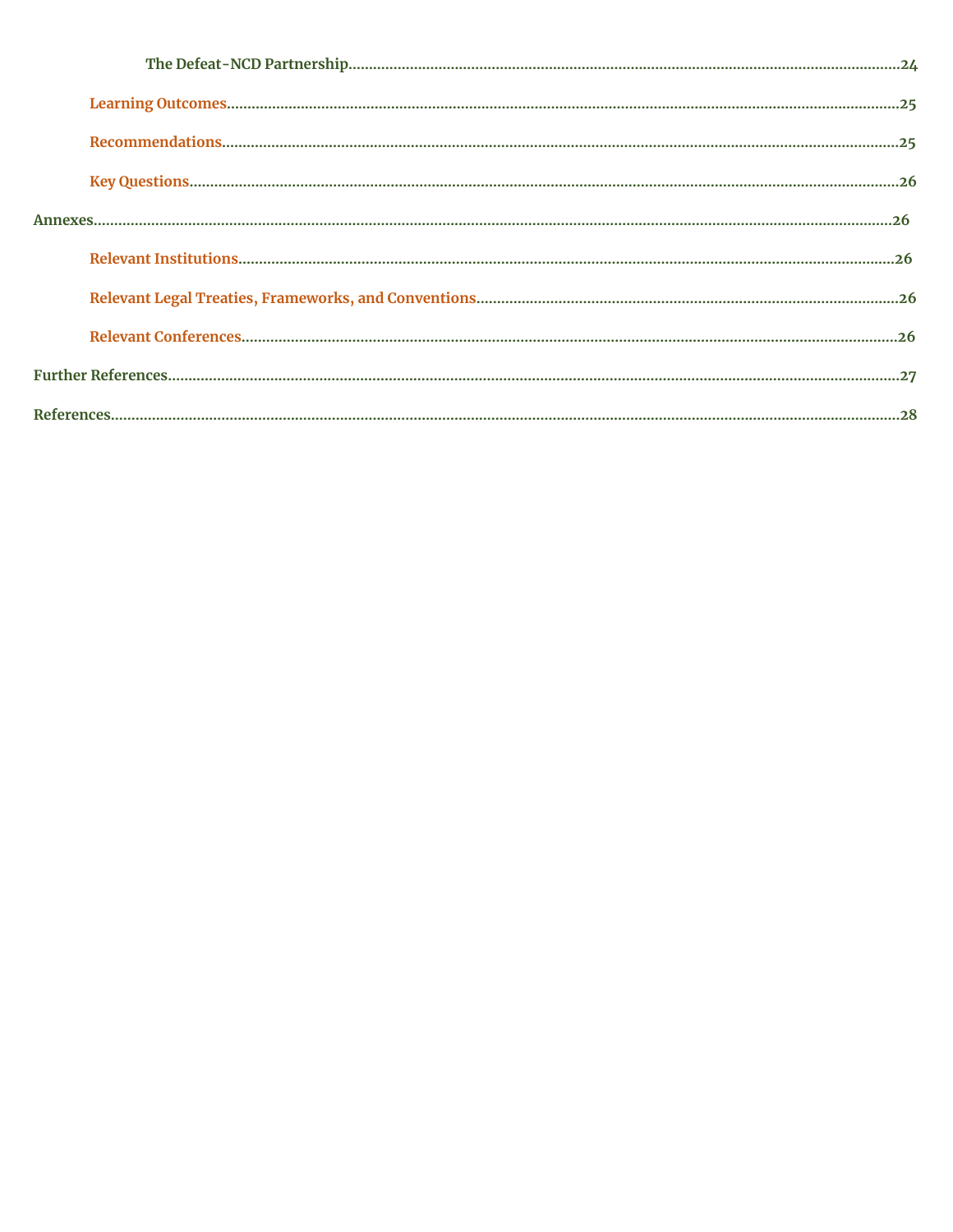### **Letter from the Under-Secretary-General**

Hello Delegates, and Welcome to Altitude MUN 2022!

I am so excited to welcome you to this year's conference (in person!) after what have been two very tumultuous years. My name is Kavya Shah, and I am a sophomore at Georgetown University serving as your Under-Secretary for High School Committees. I began my Model United Nations journey in 8th grade, and over the years, MUN has taught me many valuable lessons about cooperation, diplomacy, and persistence.

As you embark on your MUN experience at Altitude, I hope you keep these traits in mind. While each of you will have moments in which you are challenged – whether it be by new experiences, new knowledge, or your fellow delegates – remember that MUN is about learning how to come together despite our differences. In doing so, two things are key: 1) *perspective* – making a good faith effort to understand why and how an individual or nation is pursuing a particular stance, and 2) *debating ideas, not individuals.* With this understanding, you will be able to work towards innovative *and* realistic solutions to some of our world's most pressing issues.

I'd also like to emphasize that Altitude, rather than a competition between delegates, is designed to be first and foremost a learning experience where delegates of all levels can participate and seek support. We expect delegates to keep an open mind and be willing to learn from each other throughout the conference.

Our conference centers around the UN Secretary General's *[Our Common Agenda](https://www.un.org/en/content/common-agenda-report/assets/pdf/Common_Agenda_Report_English.pdf)* report which outlines 12 commitments designed to accelerate global collaboration and progress towards the SDGs. Furthermore, we draw inspiration from the *[UN Secretary-General's Top 10 Priorities for](https://sdg.iisd.org/news/un-secretary-general-presents-10-priorities-for-2021/) [2021.](https://sdg.iisd.org/news/un-secretary-general-presents-10-priorities-for-2021/)* As you look towards resolutions in your respective committees, we advise that you reference these reports and draw from their conclusions. Consequently, your preparation for the conference should go beyond the given background guide and delve into the specifics of your nation's stance and past collaborative efforts.

We look forward to seeing each of you at Altitude MUN 2022 in New York City! Please do not hesitate to reach out in the meantime with any questions or concerns.

All the best,

Kavya Shah Under-Secretary-General of High School Committees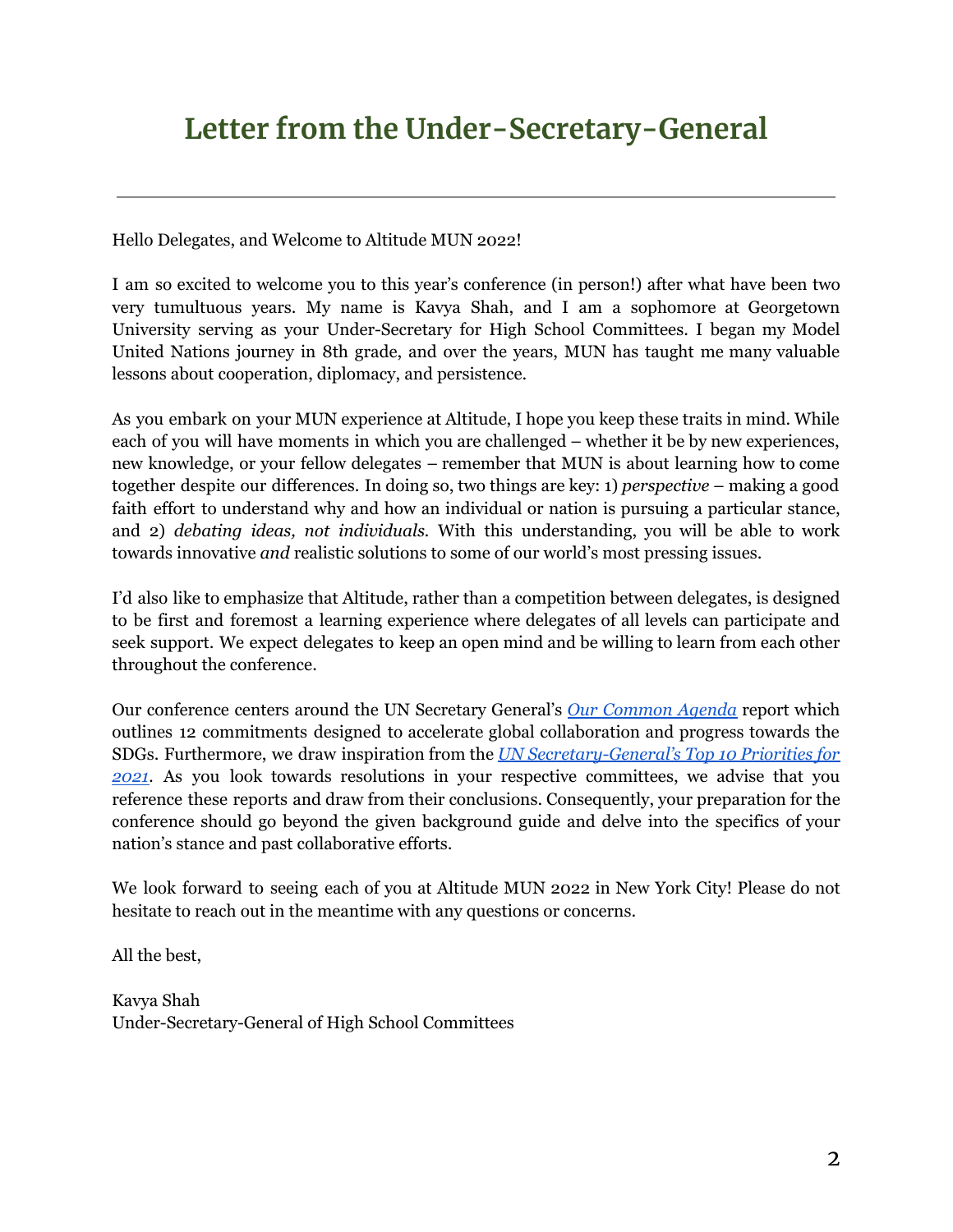### **The Committee**

### **World Health Organization**

### **Committee Overview**

In 1945, diplomats from around the world gathered in San Francisco, California to negotiate the structure of a document that would eventually become the Charter of the United Nations. Further discussions by these diplomats led to the 1946 International Health Conference in New York City, where 61 states signed the Constitution of the World Health Organization. This document, which came into effect on April 7, 1948, is the basis of the **World Health Organization (WHO)**. As a part of the United Nations, WHO is tasked with monitoring the world's health situation, leading the world's health research agenda, setting international standards for health care, and making policy recommendations to national health ministries and governments to conduct international health studies. As such, the organization acts as a specialized UN agency and reports directly to the **United Nations Economic and Social Council (ECOSOC)**.

The WHO consists of two main management structures. The **World Health Assembly** (**WHA**) is made up of representatives from 194 member countries and determines international health policies. The **General Assembly of Health** also recruits the WHO Secretary-General to oversee the

organization's finances. The WHO Board of Directors, consisting of 34 medical professionals elected for three years, carry out the managerial work of the organization and the resolutions of the Health Council within the authority of WHO. Moreover, the organization is currently headquartered in Geneva, Switzerland. The current Director-General of WHO is Dr. Tedros Adhanom Ghebreyesus



In 2008, WHO adopted the "**Six Point Agenda**" by Director-Margaret Chan. These include:

- Promoting health development, especially in areas of extreme poverty.
- Promoting health and safety, especially in an urbanized world.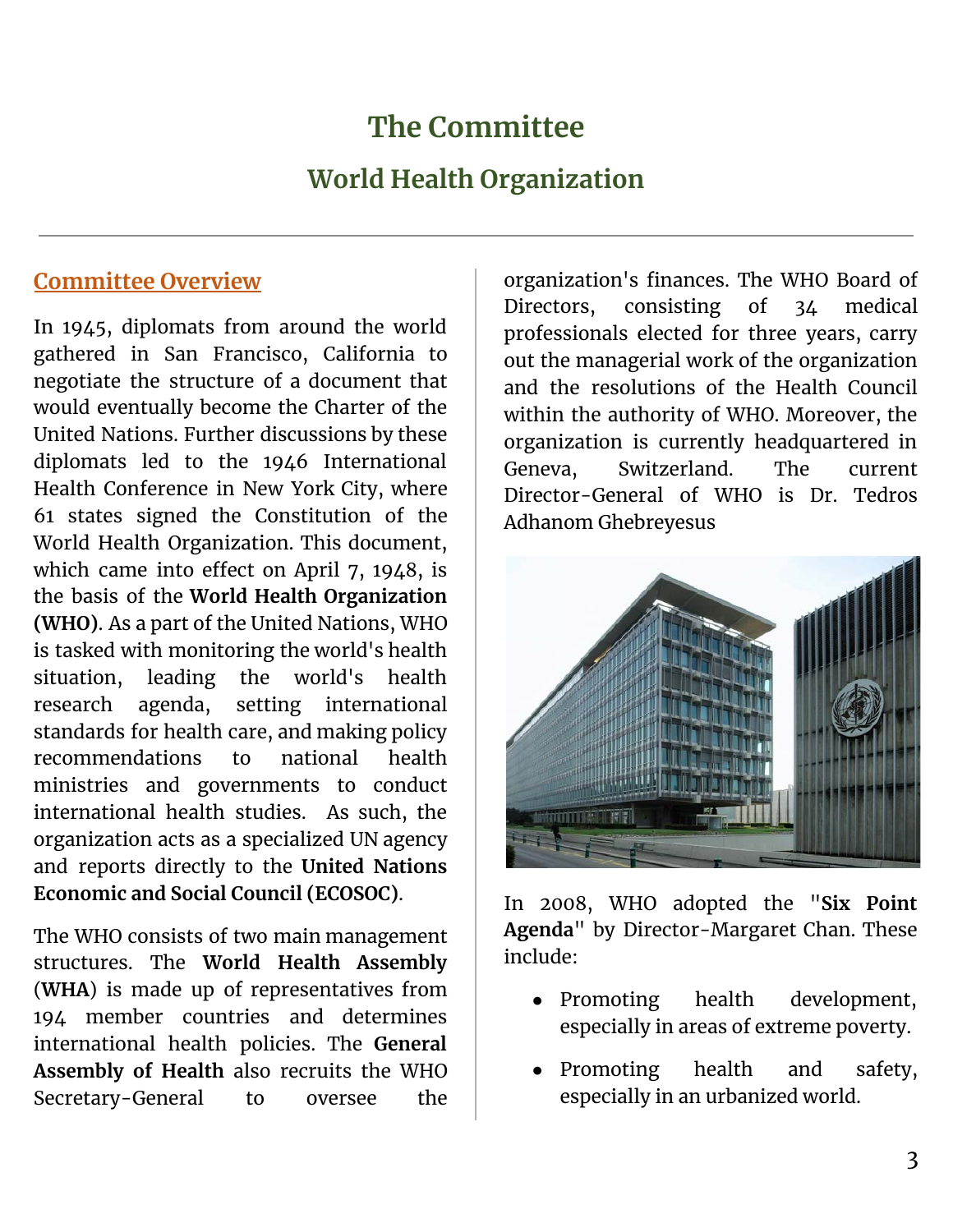- Strengthening access to health systems and health.
- Leveraging your research by setting a research agenda and setting international health standards.
- Building partnerships with civil society, governments, businesses, and more to encourage strategic partners to improve their health.
- Improving performance by reforming WHO to be more effective and efficient in managing international health conditions.



The WHO Constitution sets out some accountabilities and purposes for the body. The organization's powerful tools include passing resolutions and making decisions on behalf of organizations, setting international guidelines on issues ranging from food and agriculture to the pharmaceutical industry, and professional and targeted members within the organization. This includes the ability of the organization to provide support where needed and to standardize medical and health practices. To function effectively as

an organization, Member States must always be aware of the objectives of the organization, as the WHO Constitution contains a preamble that sets out all the principles that an organization calls for development. The preamble defines the term "health" as "a state of complete physical, mental and social well-being, as well as being free of illness and illness." This definition underlies the organization's goal of achieving "the highest possible level of health" for all.

WHO operates on the notion that health is a universal human right, especially since it forms the basis of peace and security in all states. Therefore, all WHO member states are committed to promoting the protection and realization of the health of all others beyond their own. In addition, WHO emphasizes that the government has major accountability over the health of its people, but some countries cannot find a way to achieve the highest possible level of health. Therefore, the WHO undertakes tasks such as supporting the Member States, providing guidelines through the development of international guidelines, and participating in battles to eradicate illnesses.

The WHO's biennial program budget, approved by WHA, is derived from its multi-year work program and is funded by a combination of assessed and voluntary donations. Fixed membership fees consist of membership fees paid by WHO Member States, which are calculated in proportion to wealth and population. Although the number of mandatory contributions is steadily increasing, the increase in the number of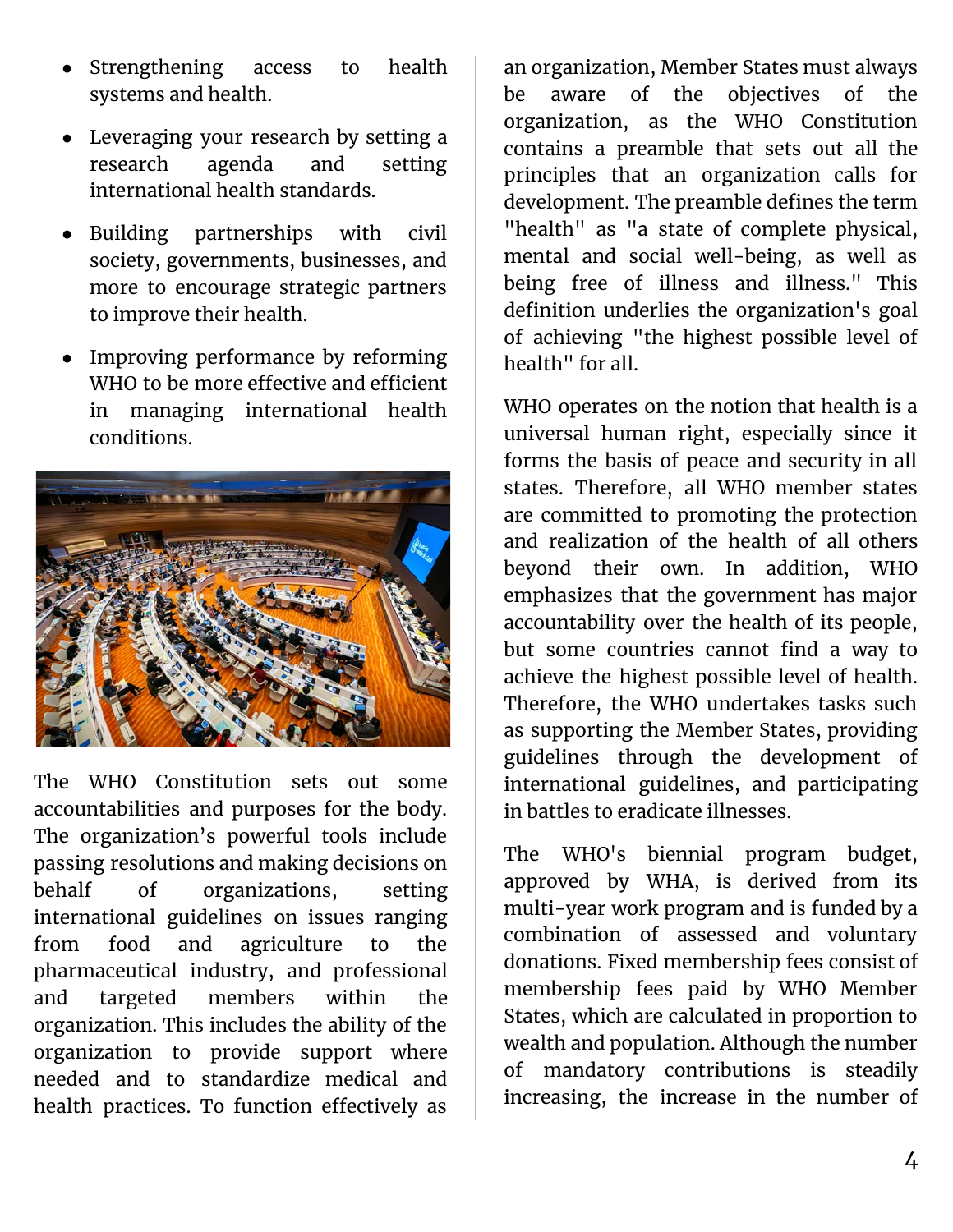voluntary donations means that the relative number of mandatory contributions has gradually decreased over the last decade.



Nonetheless, the assessed contributions provide a substantial and predictable source of funding that avoids reliance on the narrow base of public and private donors. Voluntary donations are made by WHO Members and other partners such as non-governmental organizations (NGOs), academic institutions, and private companies, in addition to the valued donations. These donations can constitute a core voluntary donation that is assigned to a specific WHO program or any element of the WHO biennial program budget. WHO Financing is a part of the WHO Financing Reform Process, which began in January 2010, which balances WHO financing across key business areas within the Member States and other stakeholders. A funding dialogue aimed at improving the transparency and predictability of the organization's budget has been established.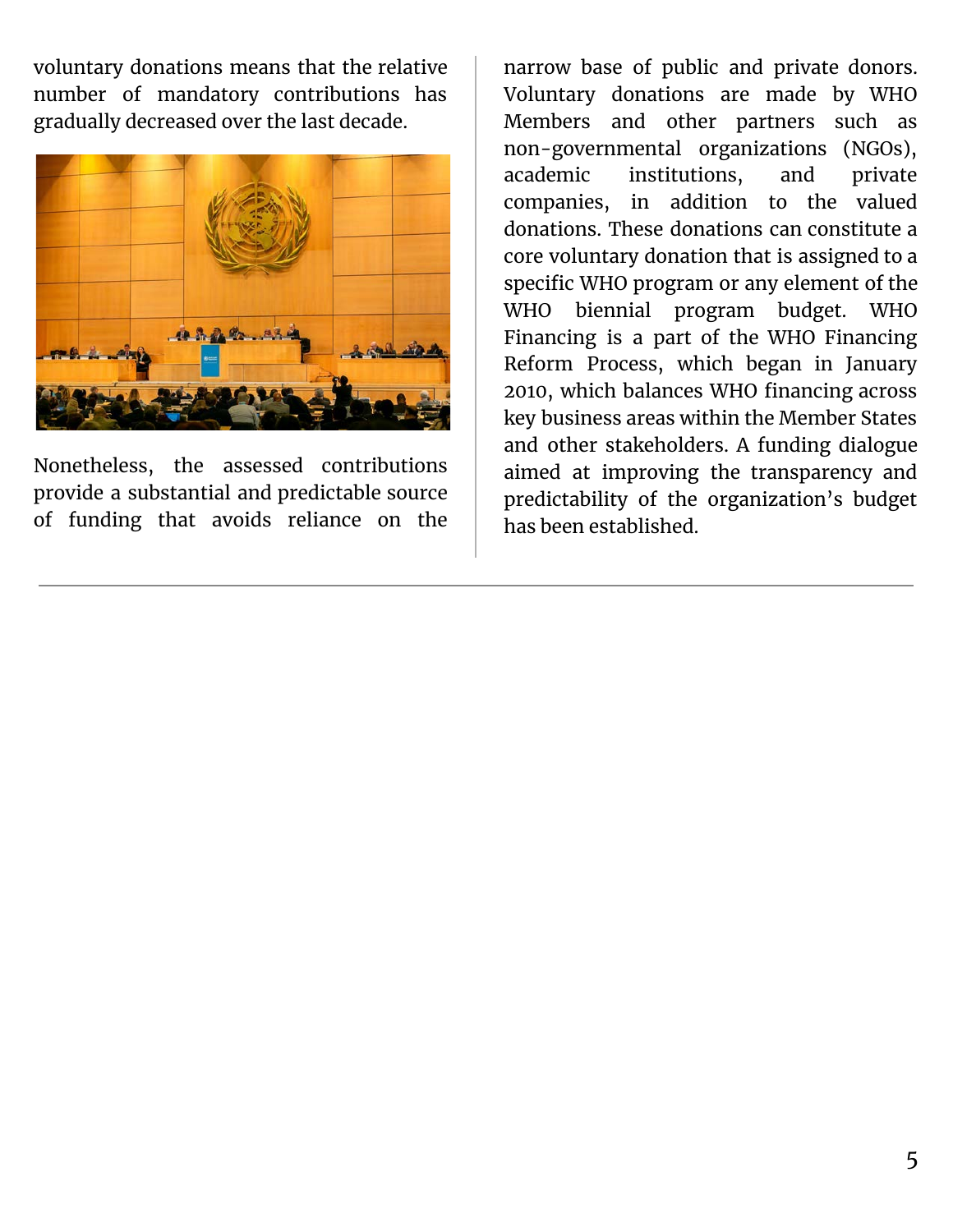## **At a Glance: The Conference**

#### **The Flow of Debate**



#### **Key Terms and Concepts**

- Absolute Majority: Also known as a two-thirds majority, an absolute majority is <sup>2</sup>/<sub>3</sub> of the quorum (or 66.7% of the quorum). Assuming a committee quorum is 60, the absolute majority would be two-thirds of 60, which is 40.
- **Decorum:** The constant order and respect expected from all members of the committee throughout the Conference.
- **● Draft Resolution:** Once delegates have compiled their ideas through the working paper, delegates must transform them into an official resolution format. This formal document is known as a Draft Resolution. The reason behind it incorporating the word 'draft' is because the resolution is yet to be adopted by the Committee. Moreover, a Committee may have more than one Draft Resolution but it can only have one official resolution at the end.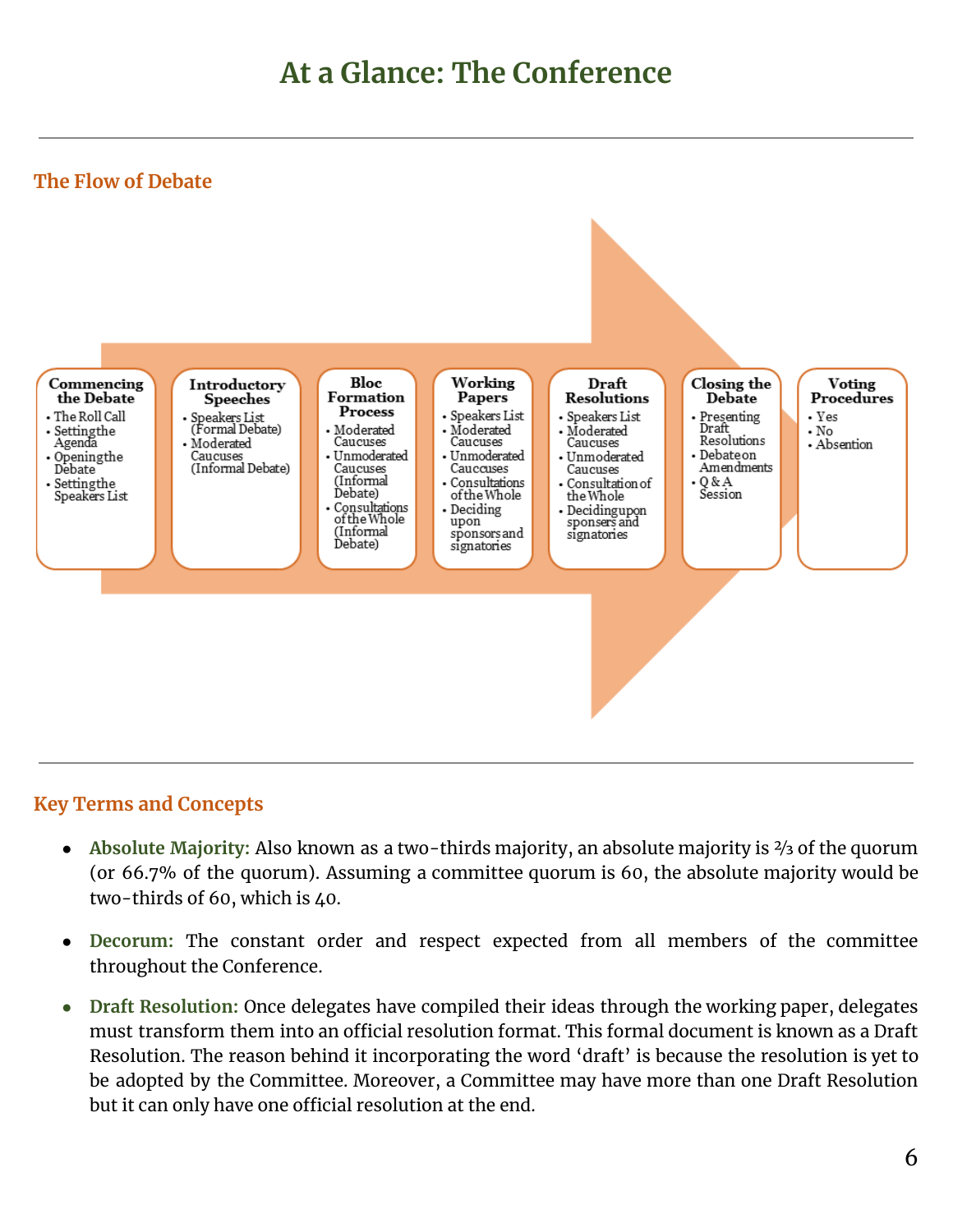- **● Friendly Amendment:** Amendments are considered **friendly** if all of the sponsors of the original Draft Resolution agree to it.
- **Interruptive Points:** Interruptive points are those that can be put forth at any time during the debate process. However, at Altitude MUN, the interruptive points cannot be used to interrupt a delegate giving a speech.
- **● Motion:** Delegates will use motions to move from one part of the debate to another. As such, motions will be the outlet used to decide upon the next course of action throughout the conference.
- **Non-Interruptive Points:** Unlike interruptive points, non-interruptive points can only be used when a Chairperson explicitly asks if there are any points or motions on the floor.
- **● Point:** Contrary to motions, which delegates put forth to decide upon the next course of the debate, points are used for the sole purpose of facilitating the conference's procedure.
- **Present:** Delegates can vote on a resolution with 'yes', 'no', or 'abstention'.
- Present and Voting: Delegates have to vote on a resolution with either a 'yes' or 'no'.
- **● Roll Call:** The first part of the Conference is known as the roll call. During the roll call, the name of each participating nation will be called aloud in alphabetical order by the Dais. Delegates can either respond with 'present' or 'present and voting'. A roll call will be taken everytime delegates reconvene at the conference setting after postponement of the debate.
- **● Sponsors:** The nations that have contributed the most in terms of developing a particular document, particularly the Draft Resolution.
- **● Signatories:** Signatories are nations that wish to see a certain document debated. Signatories do not have to be members of the bloc writing the document.
- **● Simple Majority:** A simple majority is 50% of the quorum plus '1'. For instance, let us assume that the quorum for a committee is 60. Therefore, the simple majority for this committee would be 31.
- **Quorum:** The total number of nations present at the committee.
- **● Unfriendly Amendment:** Amendments are considered **unfriendly** if at least one of the sponsors of the original Draft Resolution disagrees with it.
- **● Working Paper:** The first step in the resolution formation process, the working paper is an **informal document** where delegates can begin gathering ideas and forming solutions in point format. It essentially a 'rough draft' of the Draft Resolution that will follow.
- **Yields:** If a delegate finishes their Speakers List speech and still has some speaking time to spare, they must yield their time. Delegates can either yield their time to the Chairperson, to questions, or to another delegate. Delegates should note that they only have the option to yield their time during the formal debate (the Speakers List).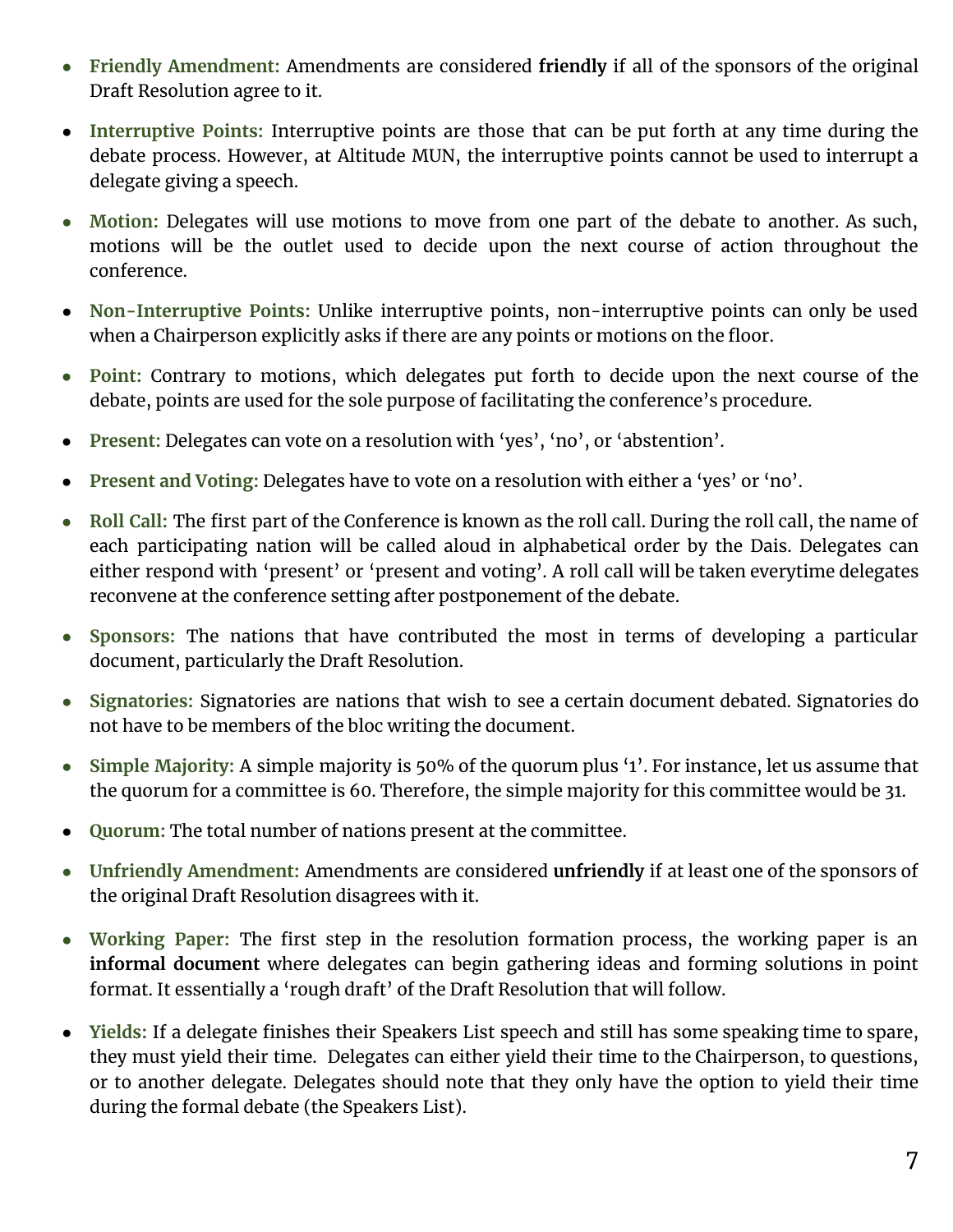#### **Rules of Debate**

#### **Written Motions**

Instead of voicing them aloud, these motions are written on formal notes and delivered to the Chairperson by way of an Usher.

#### **Format:**

**From:** Delegates should insert the full names of their nations here. **To:** Chairperson **Purpose:**

● **Appeal to the Chairperson's Decision:** If the delegate wishes to motion for an appeal to the Chairperson's decision, the purpose should look similar to the following:

**"***The delegate of (insert full name of nation) motions for an appeal to the Chairperson's decision because (insert reasoning behind the appeal)***."**

● **Right of Reply:** If the delegate wishes to motion for a right of reply, the purpose should look similar to the following:

**"***The delegate of (insert full name of nation) motions for a right of reply to (insert full name of target nation) because (insert reasoning behind the right of reply).***"**

#### **Verbal Motions**

These motions can be verbalized aloud when the Committee Chairperson opens the floor for any points or motions. One significant aspect to take into account is that verbal motions need to be seconded.

#### **The Debate**

**"***The delegate of (insert full name of nation) motions to open the debate to discuss (input the Committee topic).***"**

**● The Speakers List**

**"***The delegate of (insert full name of nation) motions to set the Speakers List for a speaker's time of (insert the suggested length of speaking time per delegate).***"**

**To pass, this motion requires a simple majority.**

**● Moderated Caucus**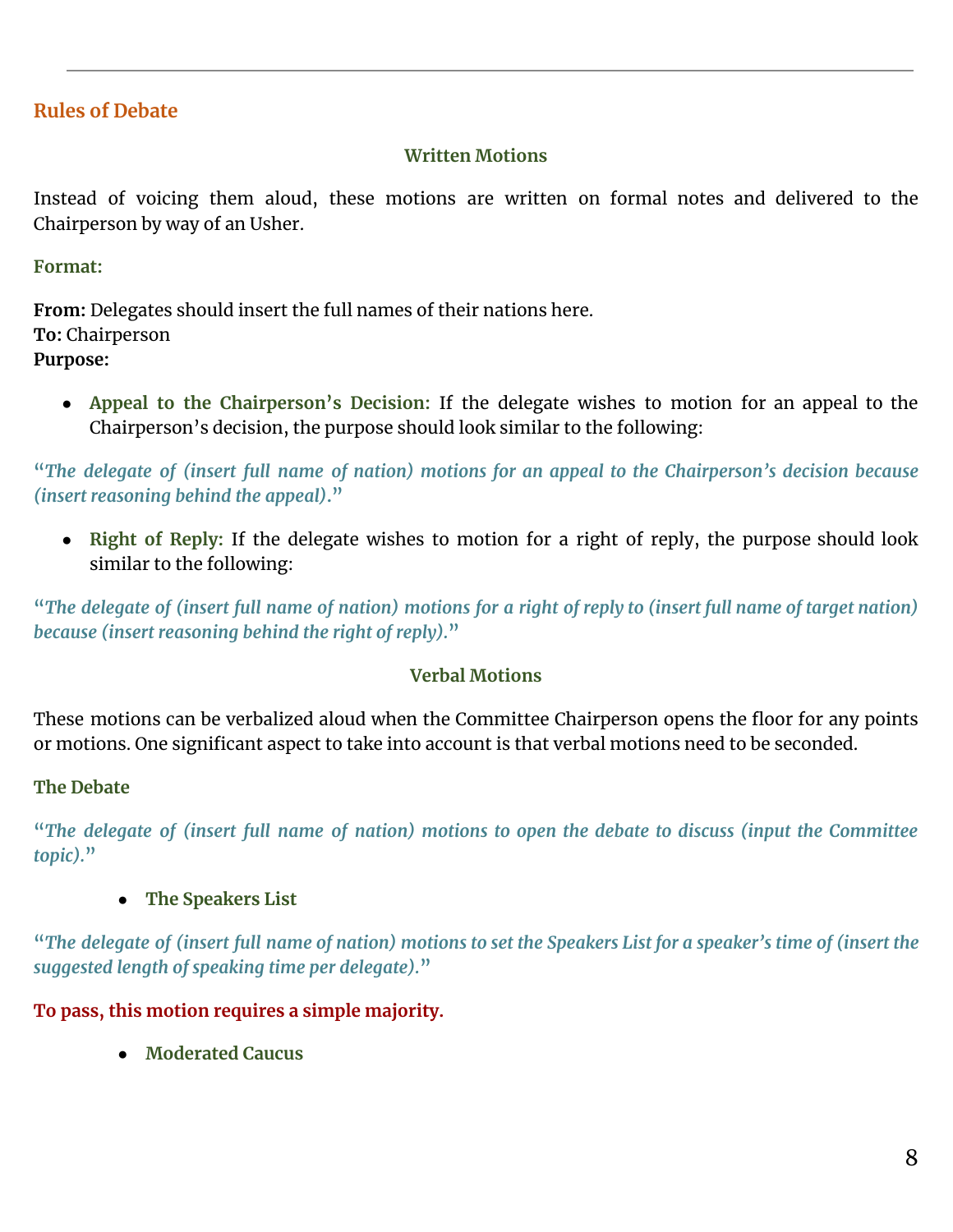**"***The delegate of (insert full name of nation) motions to suspend the debate and move into a moderated caucus with a total time of (insert total duration of the caucus) and a speaker's time of (insert the suggested length of speaking time per delegate) to discuss (insert desired topic).***"**

#### **To pass, this motion requires a simple majority.**

#### **● Unmoderated Caucus**

**"***The delegate of (insert full name of nation) motions to suspend the debate and move into an unmoderated caucus for a total time of (insert total duration of the caucus) to (insert desired purpose of unmoderated caucus).***"**

#### **To pass, this motion requires a simple majority.**

**● Consultation of the Whole**

**"***The delegate of (insert full name of nation) motions to suspend the debate and move into a consultation of the whole for a total time of (insert total duration of the caucus) to discuss (insert desired topic of discussion).***"**

#### **To pass, this motion requires a simple majority.**

#### **● Adjournment and Resumption of Debate**

**"***The delegate of (insert full name of nation) motions to adjourn the meeting for the purpose of (insert the purpose of adjournment).***"**

**"***The delegate of (insert full name of nation) motions to resume the debate.***"**

#### **To pass, this motion requires a simple majority.**

**● Closure of Debate**

**"***The delegate of (insert full name of nation) motions to close the debate and move into the introduction of draft resolutions.***"**

#### **To pass, this motion requires an absolute majority.**

#### **● Debate on Amendments**

**"***The delegate of (insert full name of nation) motions to close the introduction of draft resolutions and commence the debate on amendments."*

**To pass, this motion requires an absolute majority.**

#### **To pass, each amendment requires a simple majority.**

**● Voting on Resolutions**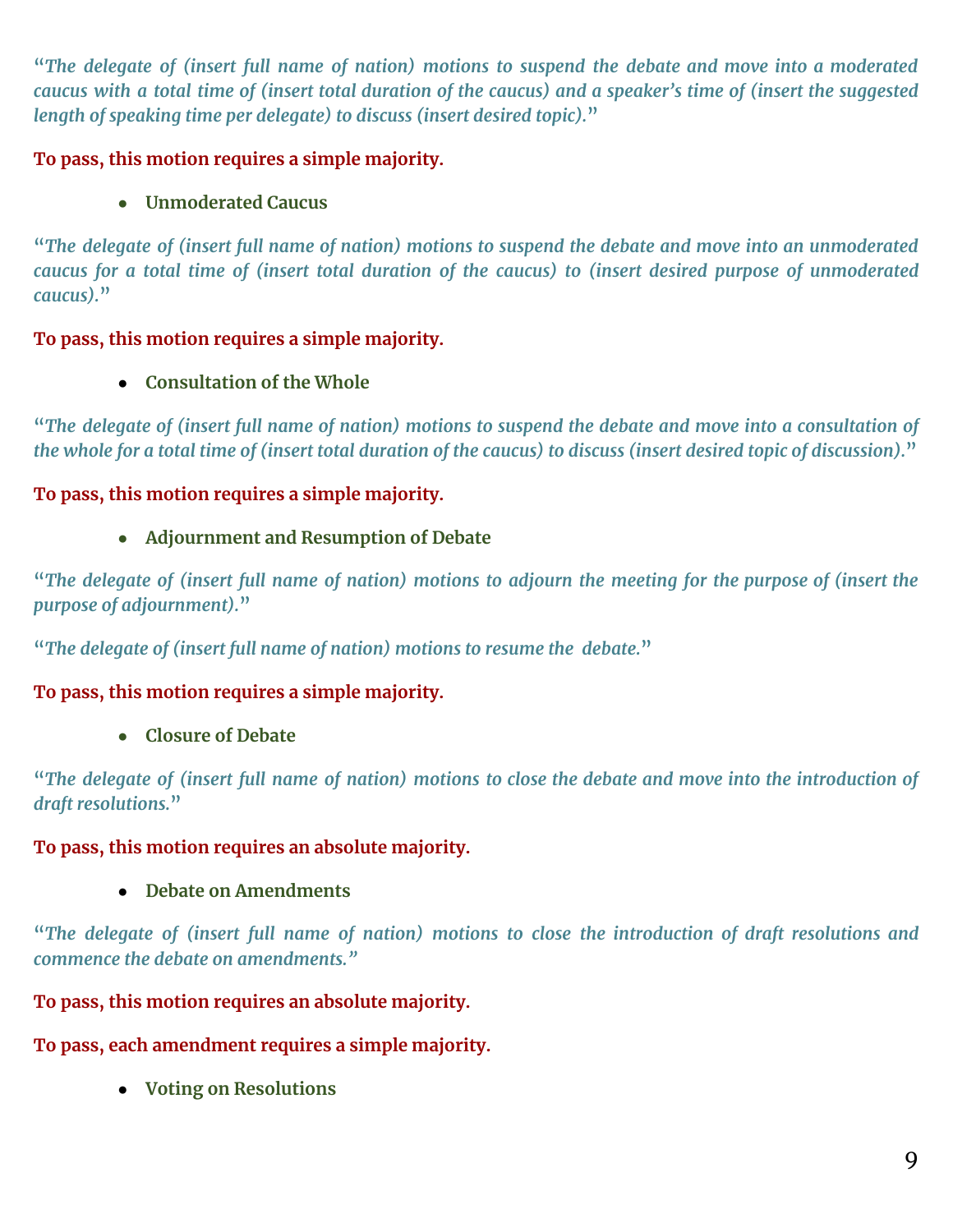**"***The delegate of (insert full name of nation) motions to close the debate on amendments and commence the Resolution voting procedure."*

**To pass, this motion requires an absolute majority.**

**In order to pass and become the Committee's official Resolution, the Draft should garner at least a simple majority.**

#### **Points**

#### **Interruptive Points**

**● Point of Personal Privilege:**

This point can be utilized by a delegate whenever they experience a certain personal discomfort that hinders their ability to fully participate in the conference at hand.

**● Point of Order:**

A point of order is brought up when a delegate feels as though the rules of procedure have been broken.

**Non-Interruptive Points**

**● Point of Parliamentary Inquiry:**

This point can be used whenever a delegate would like to ask the Dais members a question regarding the overall rules of procedure.

**● Point of Information:**

A point of information, also known as a point of inquiry, can be exercised by delegates whenever they would like to ask a question regarding something they do not understand about the issue at hand.

**Resolution Formation Process**

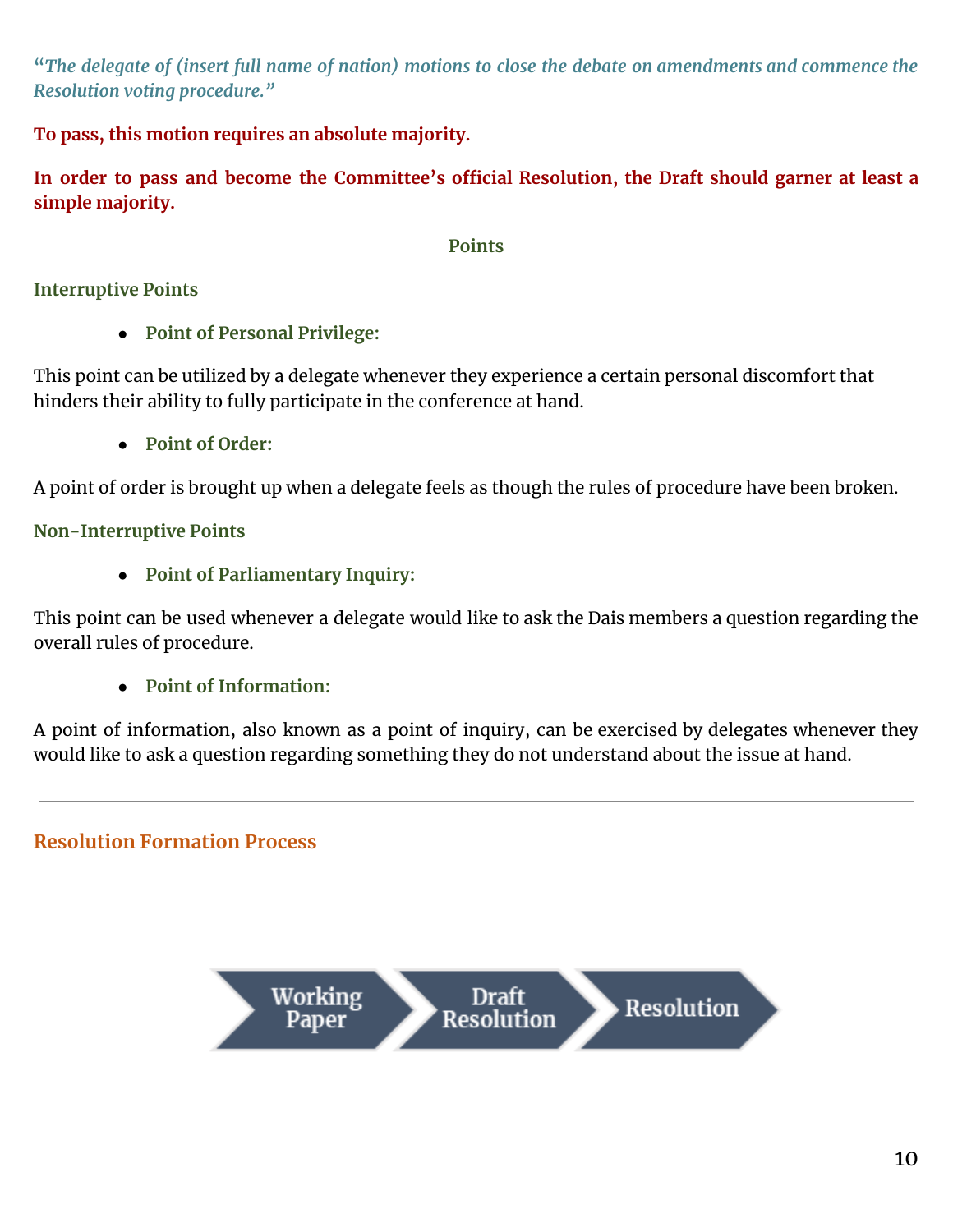#### **Flow and Structure of a Draft Resolution**

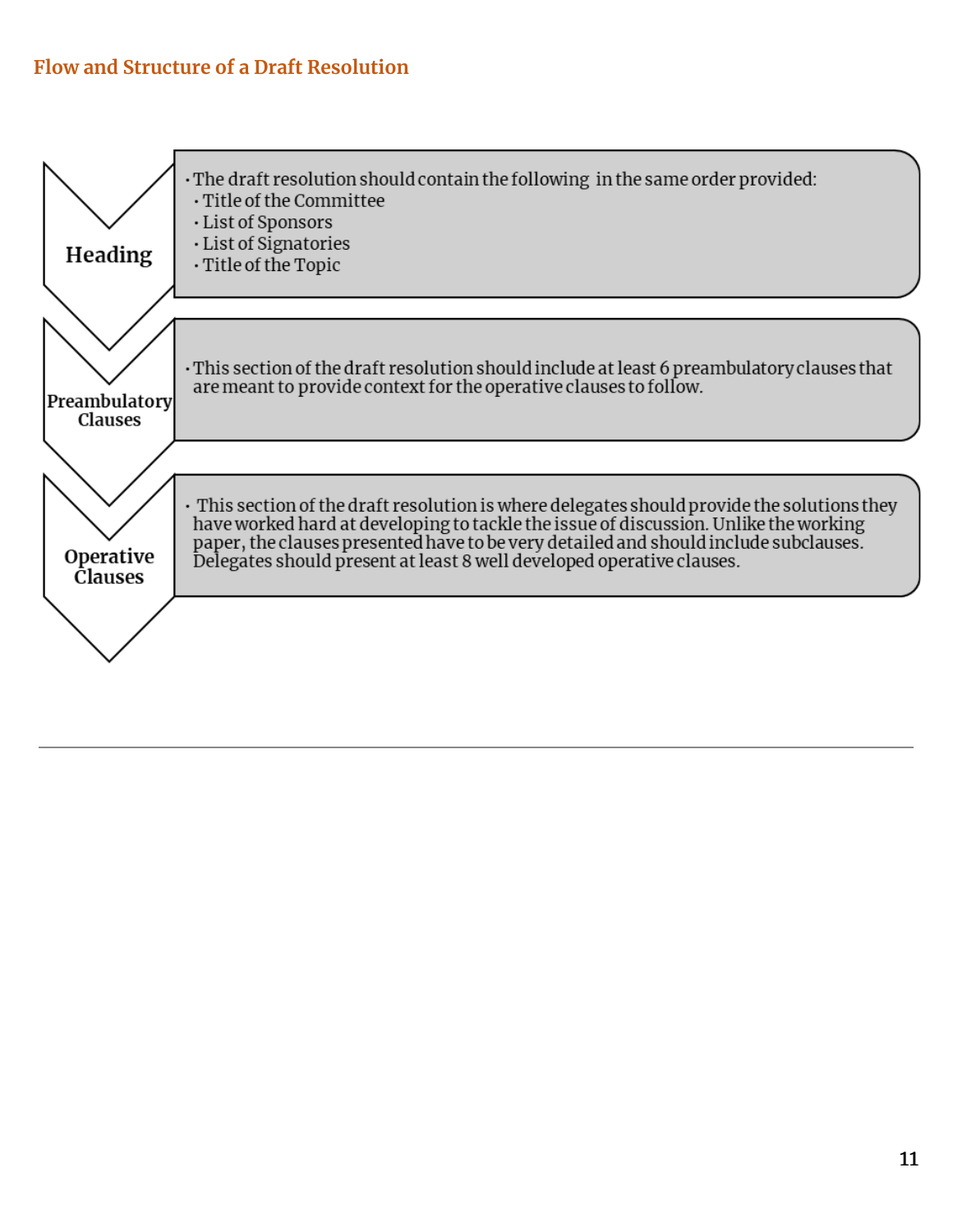### **The Topic**

**'Addressing the Global Health Inequities Present in Treating Noncommunicable Diseases'**

**Topic Overview**

In the age of the COVID-19 pandemic, the world's primary health focus has been shifted primarily towards **communicable diseases**. Also referred to as infectious diseases, these are illnesses caused by bacteria or viruses that can be transmitted from one person to another through a variety of manners. Media outlets and public policies have focused primarily on infectious diseases such as the human immunodeficiency virus (HIV) and the Ebola virus, in addition to COVID-19.

In turn, **noncommunicable diseases (NCDs)** have taken a backseat while infectious diseases have taken up the spotlight. Contrary to their communicable counterparts, NCDs are illnesses that cannot be contracted by way of transmission. Yet, people with NCDs find themselves highly vulnerable to communicable diseases, especially given how they can significantly influence the individual's overall mortality rate. Given their prevalence and dangers, NCDs must be placed back at the forefront of the global health agenda.

Non-communicable diseases (NCDs) cause two-thirds of all deaths worldwide. In 2012 alone, NCDs were involved in 38 of the 56 million deaths globally. With the projected increase in these numbers, great efforts have been made not only by the World Health Organization (WHO) but also by many major United Nations (UN) agencies such as the General Assembly (GA) and the Economic and Social Council (ECOSOC). Nevertheless, this continues to not be enough, as evidenced by how NCDs continue to account for well over 70% of global deaths. Addresses the origin and impact of NCDs. Tackling NCDs is currently one of the top six WHO leadership priorities, which emphasizes the crucial nature of addressing both the origins and impacts of NCDs.

What should be of particular note is how NCDs are disproportionately burdening lowand middle-income countries, thereby offsetting the benefits of reducing poverty and improving their overall quality of life. In addition, many NCDs are resource-intensive treatments. Wisely, the problem is exacerbated in already resource-constrained healthcare systems around the world. This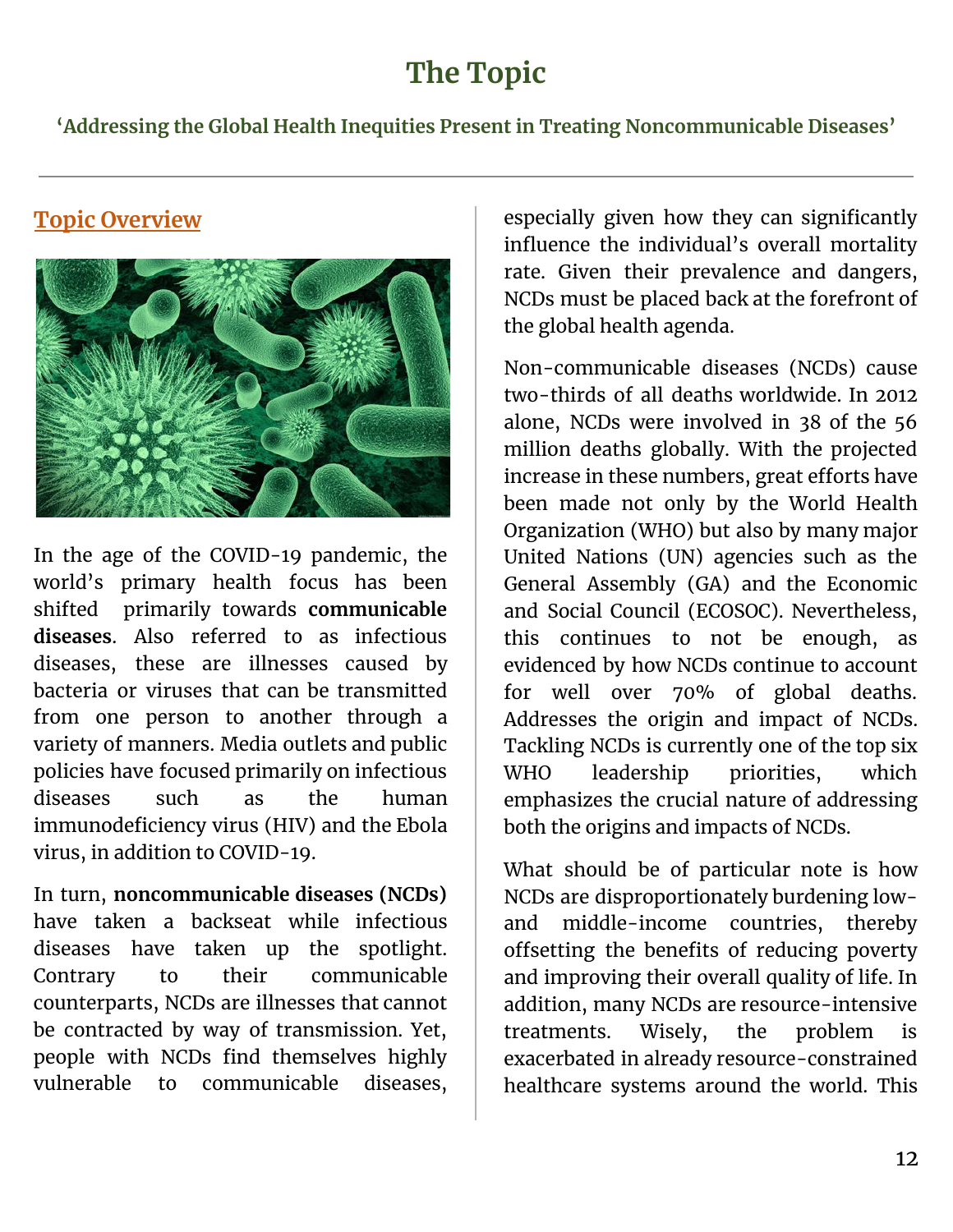highlights the global health inequity present when it comes to treating NCDs, as developed nations do not suffer from these same setbacks.



Most NCDs are chronic diseases that are often strongly correlated with environmental and lifestyle choices, such as the consumption of alcohol and the use of tobacco. The WHO defines four major NCD types as cancer, cardiovascular disease, diabetes, and chronic respiratory disease. Together, these four groups account for 82% of all NCD-related deaths. Therefore, various efforts must be made to reduce the incidence of NCDs and to prevent further associated deaths. Since their spread poses direct challenges to many aspects of human development, NCD efforts are essential to the international community, especially to fully achieve the Sustainable Development Goals (SDGs) by 2030.

#### **Diabetes**

**Diabetes** is a chronic, mostly preventable, disease that can lead to cardiovascular disease, blindness, renal failure, loss of limbs, and death. It causes significant pain and distress in about 60 million people in Europe alone, thereby straining local economies and healthcare systems.

The prevalence of diabetes is expected to reach 10.2% globally, which translates to approximately 578 million people affected by the disease. This increase is strongly associated with an increasing trend of obesity that is accompanied by an unhealthy diet, a lack of exercise, and overall socioeconomic disadvantages. These risk factors also contribute to the development of other potential NCDs, thereby emphasizing its position as an international public health priority. Diabetes prevention must therefore be integrated into national strategies.



There are several types of diabetes, each of which is accompanied by a different set of characteristics. These include:

● **Type 1 diabetes** is characterized by a defect in insulin production and requires daily administration of insulin. According to current research, type 1 diabetes is inevitable. Symptoms include excessive urination (polyuria), thirst (polydipsia), constant hunger, weight loss, hazy eyes, and malaise. These symptoms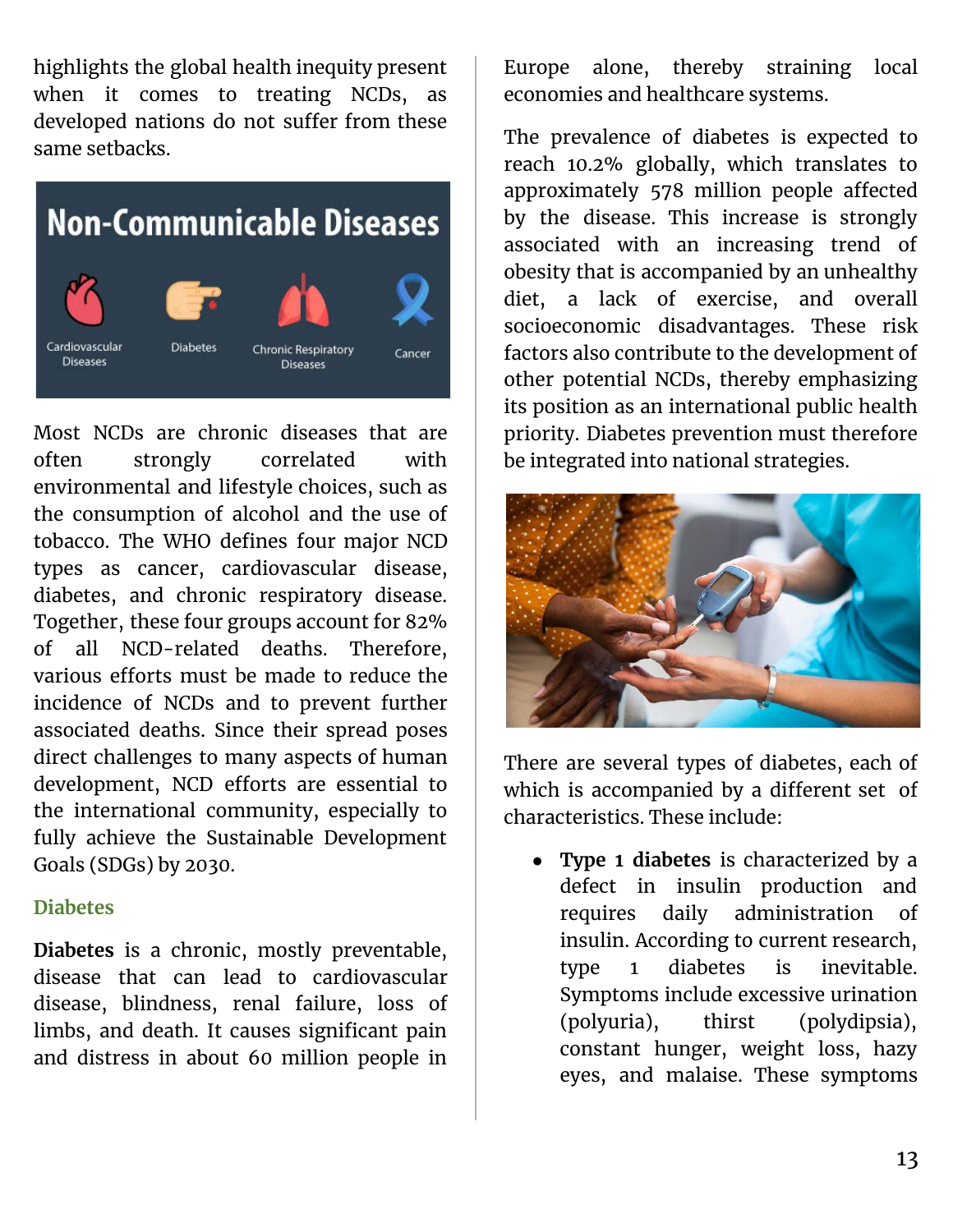can appear suddenly, and the illness can manifest as an acute condition.

- **Type 2 diabetes** results from the body's ineffective use of insulin (insulin resistance). It affects 90% of diabetics worldwide and is mostly preventable. Excessive weight, lack of exercise, and high intakes of saturated fat, especially around the waist, independently increase the risk of insulin resistance. This risk is already increased by a slight weight gain in the normal range (body mass index less than 25). The development of type 2 diabetes is also associated with other factors such as ethnicity, early experience and impact, as well as socio-economic factors. Symptoms can resemble those of type 1 diabetes but are often less noticeable. As a result, the disease is often diagnosed years after onset after severe complications start to occur. Type 2 diabetes, which until recently was thought to be a middle-aged disease, has a high incidence in all age groups and progresses from adolescence to childhood. Impaired glucose tolerance (IGT) and impaired fasting glucose (IFG) are intermediate states in the transition between being normal and diabetic. People with IGT or IFG are at increased risk of developing type 2 diabetes, which is not inevitable.
- **Gestational diabetes** is a result of hyperglycemia (high blood sugar) that begins during pregnancy or is first detected during pregnancy. The

symptoms of gestational diabetes are similar to type 2 diabetes. Gestational diabetes is often diagnosed by prenatal screening rather than reported symptoms. Although this is generally temporary, women with gestational diabetes can develop type 2 diabetes later in life.

#### **Cancer**



According to the WHO, cancer consists of a group of diseases, each of which can begin within practically any organ or tissue in the body. However, the unifying characteristic of all forms of cancer is the uncontrollable growth of an abnormal cell. one of the leading causes of death globally, with approximately 7.6 million deaths in 2008 (13% of all global deaths). Cancer mortality is projected to reach 11 million by 2030, most of which will occur in the world's least responsive regions. However, cancer is not only a personal, social, and financial burden, but also a potential social consequence within everyday life functions.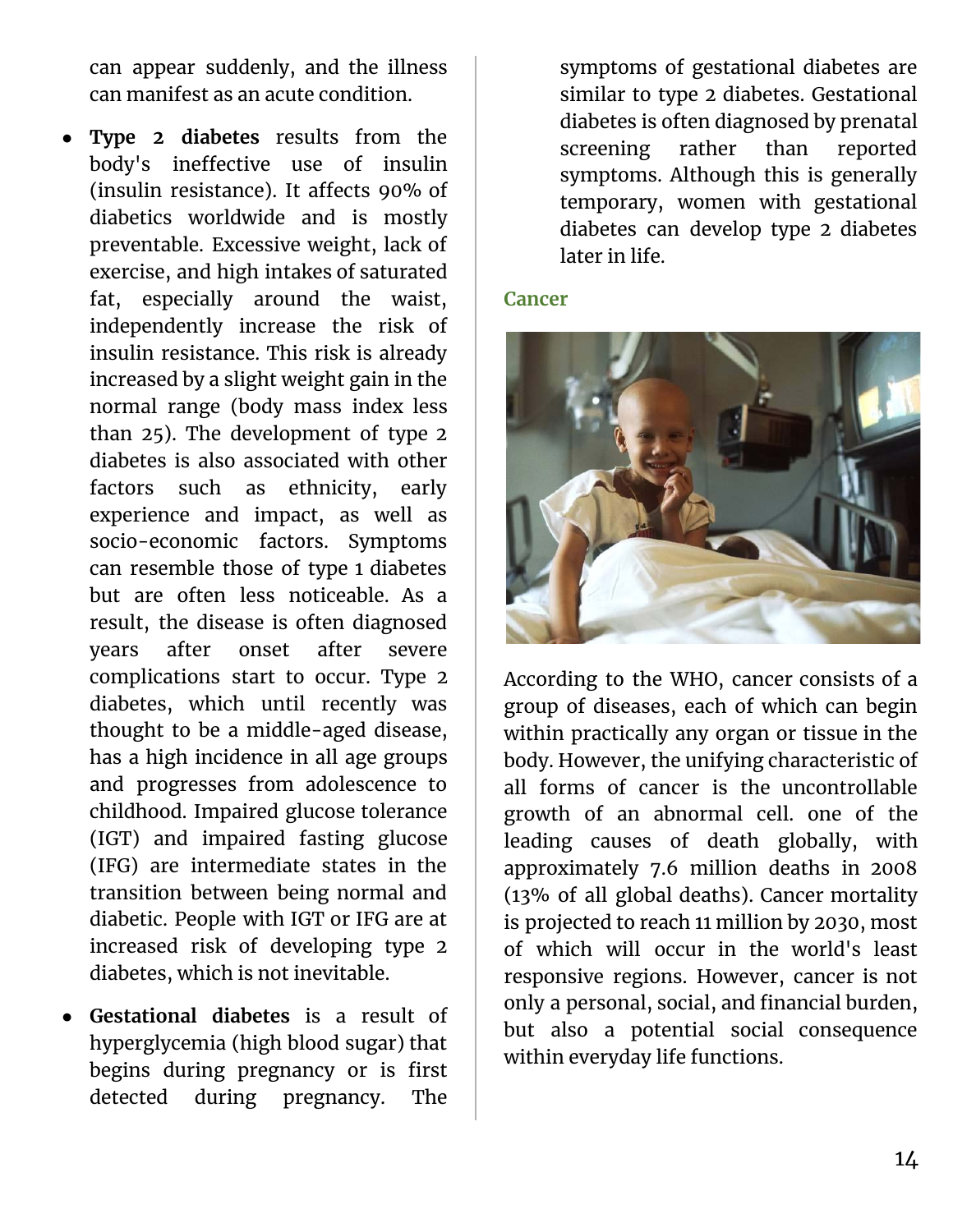Cancer patients can significantly extend their lifespans by a number of years if exposed to effective prevention and treatment strategies. The 2011 UN General Assembly special session helped draw attention to important aspects of cancer prevention and management. First, cancer is largely preventable by viable means. Second, cancer is one of several chronic non-communicable diseases that share a common risk factor for prevention and management to benefit the majority of the world's population. Third, some cancers may be due to infectious causative factors (for example, HPV, HBV, H. pylori, parasites, and influenza). Moreover, strategies to control the burden of infectious diseases are related to cancer control. Fourth, the natural history of non-communicable diseases, including cancer, is a social, economic, and environmental determinant of primary prevention, diagnosis, treatment, care, and health (for example, poverty, illiteracy, gender inequality, marginalization, rising stigmatizations, up to socio-economic status).

Session 1 of the 4th International Conference on Cancer Control (ICCC4) acts as a social, economic, environmental, biological, and behavioral modifier of cancer risk through plenary presentations and four interactive workshop discussions. The workshop session covered included:

● The world's adult tobacco survey in high-burden, low- and middle-income countries and the social determinants of tobacco use.

- The role of alcohol-containing diet and physical activity in improving the risk of cancer and other non-communicable diseases.
- The role of infection in changing cancer risk.

Public policies and measures can be implemented to effectively reduce cancer risk at the population level. An example of such an action is the 2020 WHO prevention strategy that targeted the elimination of cervical cancer by vaccinating 90% of girls by the age of 15 and screening 70% of women by the age of 35.



For some factors, more work is needed to develop a simple and effective instrument. Given that many of these factors are common to both cancer and other NCDs, cancer prevention is seen in the broader sense of NCD prevention, including the general public, medical and other professionals, workplaces and institutions, and the media. Many policies and plans should be implemented in different settings to control the drivers of changeable factors and to promote health and well-being. The mapping, analysis, and contextualization of these relevant guidelines help facilitate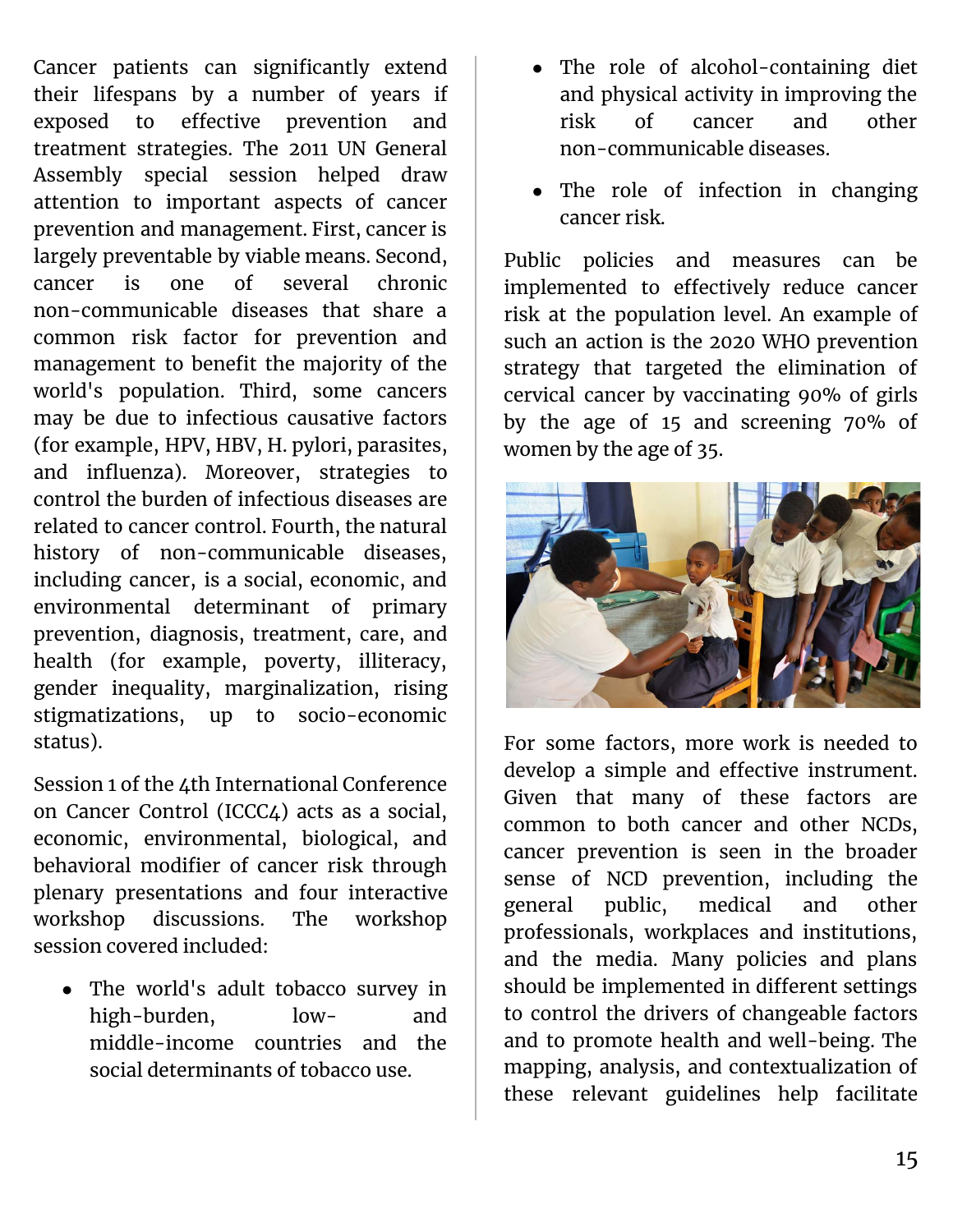cancer prevention interventions in a variety of situations.

### **Topic in Depth**

### *NCDs as a Result of Malnutrition*

Malnutrition is a major risk factor for NCDs such as type 2 diabetes, coronary artery disease, hypertension, osteoarthritis, fatty liver, inflammation, sleep apnea, and certain types of cancer. WHO defines malnutrition as insufficient, excessive, or imbalanced human energy and/or nutrient intake. The general assumption is that a malnourished individual has to be very thin and frail. The assumption is also that malnutrition is caused by inadequate food intake and nutritional status. However, malnutrition can be broadly divided into two categories: undernutrition and overnutrition.



**Undernutrition** may lead to stunted growth and an overall lack of micronutrients. On the other hand, **overnutrition,** which is the unbalanced overdose of nutritionally unnecessary foods, leads to extreme weight gain and subsequent obesity. Together, both types of malnutrition are the result of unhealthy and poor nutrition. There also exists the possibility of both nutritional statuses occurring in the same person at different stages of life. Interestingly, malnutrition in childhood is a risk factor for obesity and non-communicable diseases in later years, in addition to affecting survival, growth, development, health, academic, and financial outcomes. Obesity is now a global epidemic and is a major public health burden and risk factor for the development of non-communicable diseases.

Multifactorial causes of obesity include various genetic, dietary, environmental, and lifestyle variables that are combined to create an imbalance between energy intake and energy expenditure. Eating large amounts of nutrient-poor foods deprives the body of essential enzymes that require specific nutrients to carry out the chemical reactions essential to human survival, resulting in physiological dysfunction and subsequent **morbidity** and mortality. Morbidity is the term used to refer to the condition of someone suffering from any disease. Many years of untreated NCDs can and do ultimately lead to death.

**Heart attack** (which can be caused by cardiovascular disease, uncontrolled hypertension, atherosclerosis, sleep aspiration) or **stroke** (type 2 diabetes, hypertension, and embolism due to cancer) both can occur suddenly. Moreover, these conditions progress rapidly and can lead to death. NCDs are minimally symptomatic and involve years of systemic damage that can be life-threatening. Fortunately, however, there are ways to protect communities from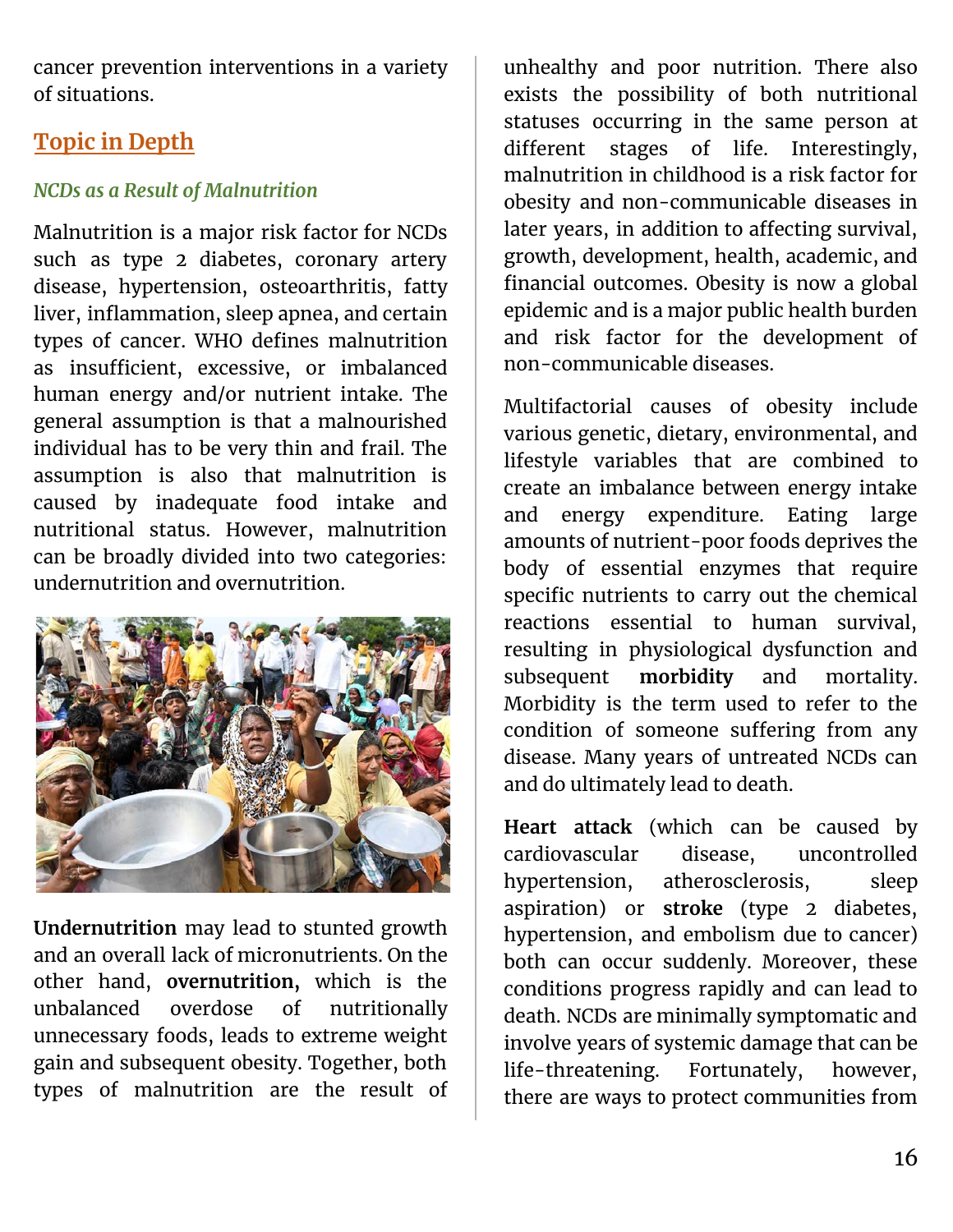the long-term risks associated with NCDs. Commitment to a diet and lifestyle that best supports and enhances the functioning of the human body can prove to be among the best routes to evading NCDs. A nutritionally optimal diet is mostly plant-based, rich in vegetables and fruits, whole grains, legumes, nuts, seeds, and only moderate amounts of foods high in carbohydrates, sugar, and saturated fats. Regular and consistent intake of healthy foods and nutritious diets can help you achieve and maintain a healthy weight and prevent or slow the progression of NCDs. The burden of NCDs impedes human development in Sub-Saharan Africa through negative impacts on education, income, life expectancy, and other health indicators. As a result of poor financial resources and infrastructure, professionals often find themselves overwhelmed and incapable of effectively combating the burden of NCD illness.

#### *Early Human Development and Risk of NCD Development*

Epidemiological studies and years of study in various countries confirm the observation that early human development affects the risk of NCD in later years. Importantly, the risk is graded over the normal developmental range, at least as measured by surrogate measurements such as birth weight. Certain aspects of the developmental environment, such as maternal diet and body composition, have also been shown to influence risk factors for later illness. For example, studies show that the mother's energy intake in late pregnancy is related to

the thickness of the carotid intima (an early marker of vascular disease) in 9-year-old children. This is an effect amplified by the weight of the child. 9 years old. Since these studies were conducted in an unselected population of European cities, they clearly showed how risk is placed within normal human development.

Understanding why human development can affect the predisposition to NCDs, even under normal circumstances, can help from an evolutionary perspective. The basis of this is that Darwin's fitness (for example, reproductive success), longevity, and health are not the same, and processes that affect fitness, such as natural selection and sexual selection, do not affect health, but longevity. The concept that can affect. In the context of these basic evolutionary processes, we can consider the changes that have occurred in human societies, especially in advanced societies, over the last few decades. Infant mortality has dropped dramatically, and life expectancy has increased significantly. Life expectancy is estimated to increase by approximately 6 hours/day. In addition, many aspects of fitness are influenced by life history characteristics (for example, adolescent age), which change with changes in our reproductive behavior. We now live in an evolutionarily innovative environment. These environments include energy-dense diets, disproportionate macronutrient, and micronutrient diets, reduced energy consumption, new physical environments (such as artificial light), new social pressures, and changes in symbiotic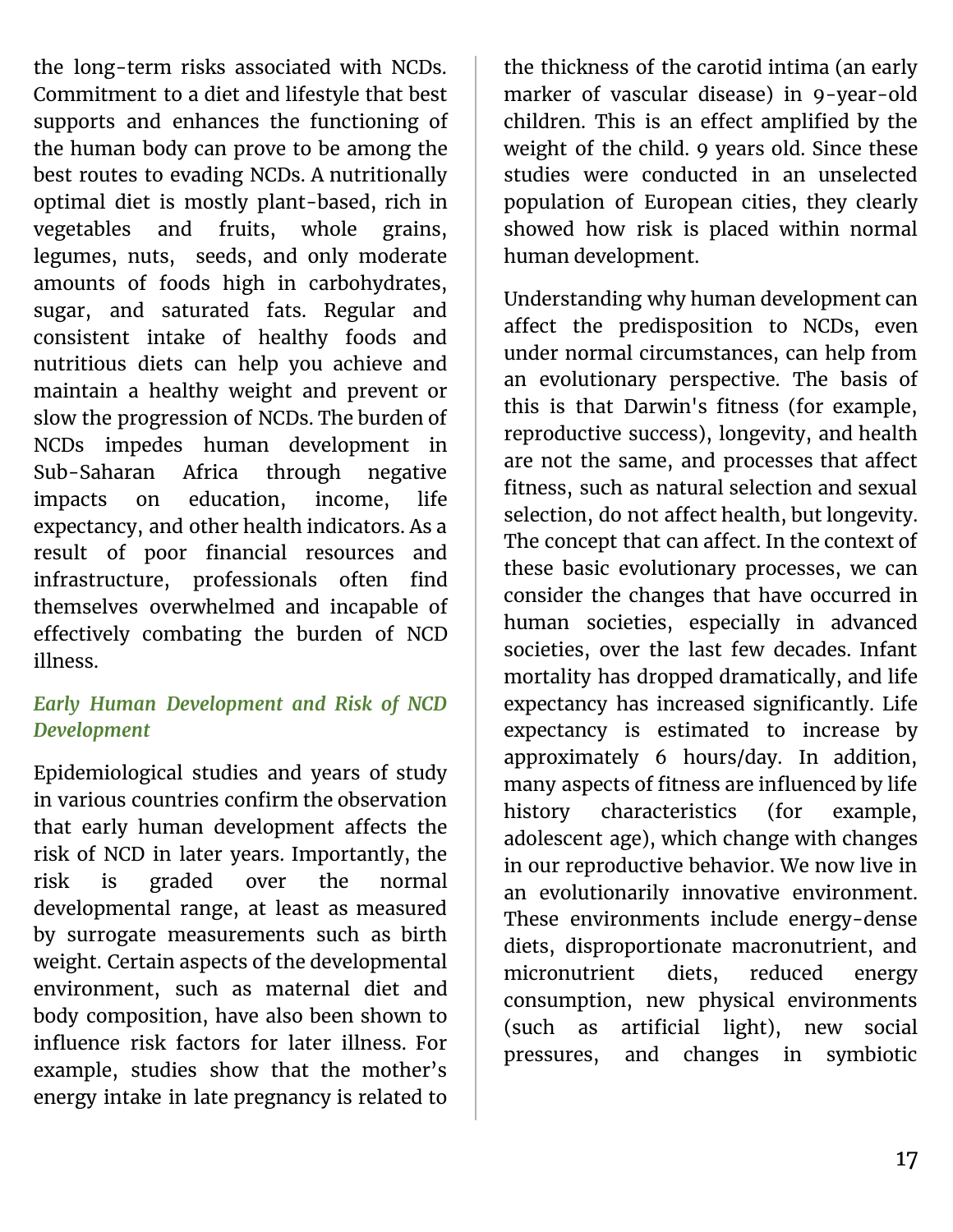environments. included. Therefore, humans are maladapted in many situations.

Because we are challenging environmental conditions beyond our evolved adaptability, or new environments and challenges that we have never faced in our evolution. Vital and social changes mean that this discrepancy is exaggerated in many societies. Fetal developmental restrictions are greater in older primipara, multiple births, teenage pregnancies, and women who are on a diet before or during pregnancy. All of these conditions are becoming more common around the world due to pressure to shrink families, reproductive behavior, and lifestyle changes. In addition, as the balance between energy intake and consumption becomes more obese, children are more likely to be mismatched, even if prenatal development is not severely impaired.

Similar to the effects of undernutrition, the effects of maternal obesity appear to be within normal limits. This is because a 40% increase in the maternal obesity index (kg/m2) was associated with an increase in childhood obesity at age 4.

Doing so seemed to be done in stages beyond this range. Finally, the constraints of pregnant mothers and the effects of obesity interact. For example, more studies showed that pregnancies in mothers were associated with body fat percentage in offspring aged 28-31 years, but this effect was significantly greater in first pregnancies than in multiple pregnancies. In this regard, the rapid decline in family size due to socio-economic progress could lead to proportionally more first births, and an even more important factor in China, where NCDs are currently a very big issue. There is a possibility of becoming. Therefore, we envision overlapping multi-generational cycles of chronic disease. Chronic malnutrition leads to growth retardation and low weight gain during pregnancy and is associated with an unbalanced diet during pregnancy. However, in some individuals, subsequent increased risk of obesity, insulin resistance, and gestational diabetes may lead to a further increased risk of next-generation NCDs, potentially perpetuating the risk cycle. Therefore, the incidence of NCD is expected to increase over several generations unless effective interventions are found soon.

#### *Global Non-communicable Disease Network*

The WHO Global Non-Communicable Diseases (NCD) Platform (GNP) is a division headed by the Deputy Director of WHO. The overall purpose of GNP is to coordinate the United Nations system, mobilize non-state actors, and help governments develop government-wide and society-wide responses to achieve sustainable achievements. The platform has the capacity to and the potential for change to complement and enhance WHO's work. Moreover, the platform targets Sustainable Development Goals (SDGs) 3, 4 and other NCD-related SDGs. This work was accomplished using two very powerful missions: the Global Coordination Mechanism for NCDs (GCM) and the United Nations Inter-Ministry Task Force on Prevention and Management of NCDs given by the World Health Assembly and the United Nations Economic and Social Council (ECOSOC).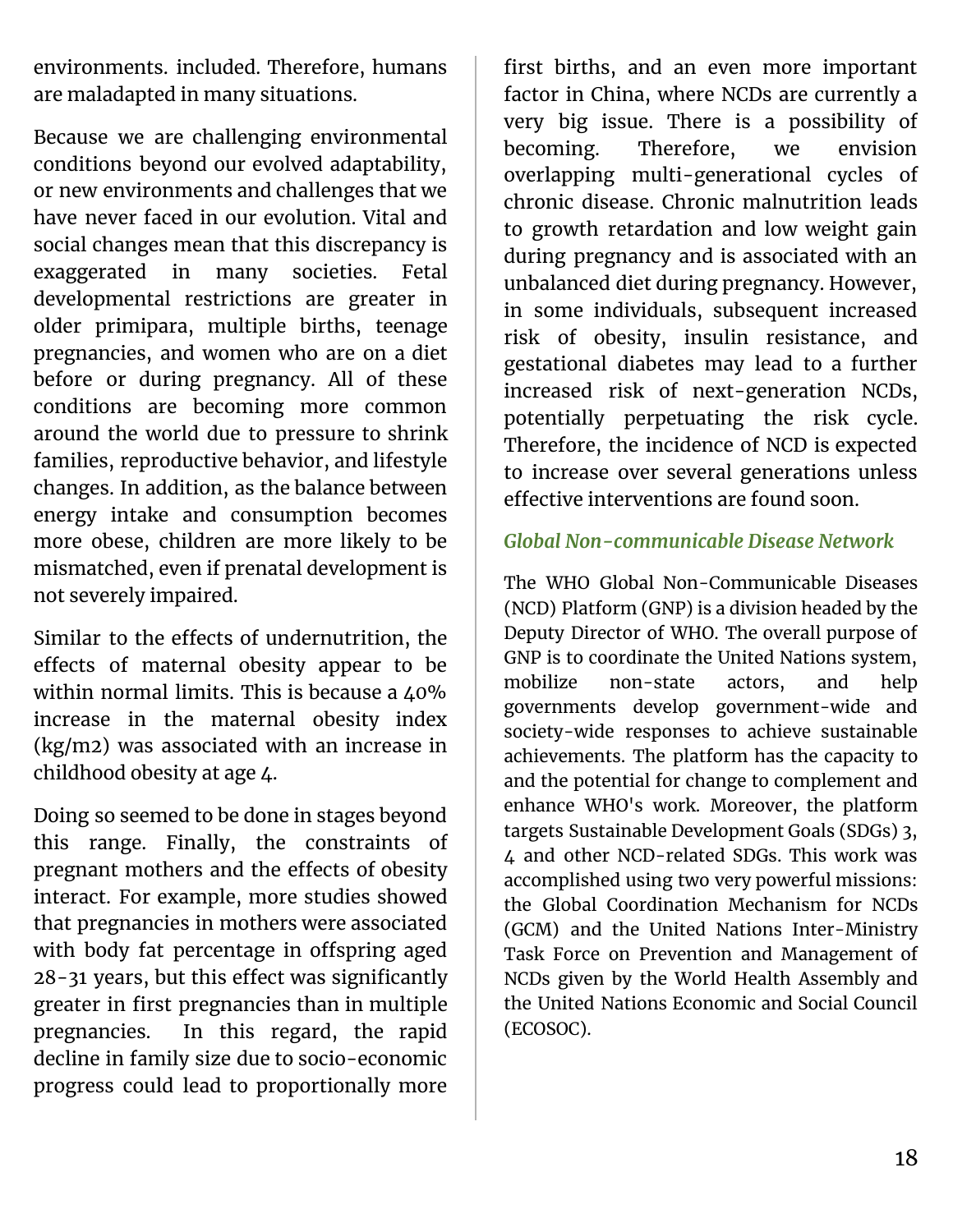

The GNP exists to help non-communicable diseases stay on the political, health, and development agenda. To achieve this, the Department supports the global, regional, and national implementation of the recommendations and commitments of the UN General Assembly's High-Level Conference on Non-Communicable Diseases, across the sector and stakeholders. These efforts involve a variety of stakeholders, including UN agencies, intergovernmental organizations, parliamentarians, civil society, the private sector, charities, and academia.

As part of its mission, GNP is working on many cross-cutting initiatives involving different teams from three levels of WHO and six regional and partner organizations. GNP's strategic priorities include:

- Promoting and strengthening partnerships, governance, coordination, and accountability.
- Advocating high-level resource mobilization.
- Capacity building for sustainable impact at the state level.

In addition to GCM and UNIATF, GNP works on the WHO Civil Society Working Group on NCDs, implements recommendations from WHO's independent high-level committee on NCDs, and

other highly visible multi-partners in collaboration with the WHO region.

### **Pertinent Features**

#### *Effects of Climate Change on NCDs*

The WHO has identified climate change as one of the greatest health threats of the 21st century and air pollution as the greatest environmental health risk. Treatment costs can be heavy on governments and individuals, thereby placing a significant burden upon limited resources.

The expansion of our international commitment to NCDs over the last decade initially focused on four risk factors:

- Tobacco use
- Harmful alcohol use
- Unhealthy diet
- Lack of exercise

Exposure to each of these risks has a strong element of individual choice, and responsibility is often placed on the individual rather than the broader social response. However, these risks are also strongly influenced by social determinants such as commodity prices, production methods, marketing, social norms, and, in the case of activity levels, the physical environment. Many other risk factors for non-communicable diseases are more closely associated with environmental pressures and climate change.

The health effects of air pollution, as is generally believed, indicate that NCDs are not just the result of lifestyle and personal choices. Recommendations for staying indoors, especially avoiding walking on polluted streets, or wearing face masks during episodes of high air pollution indicate inadequate individual response to a wide range of serious problems.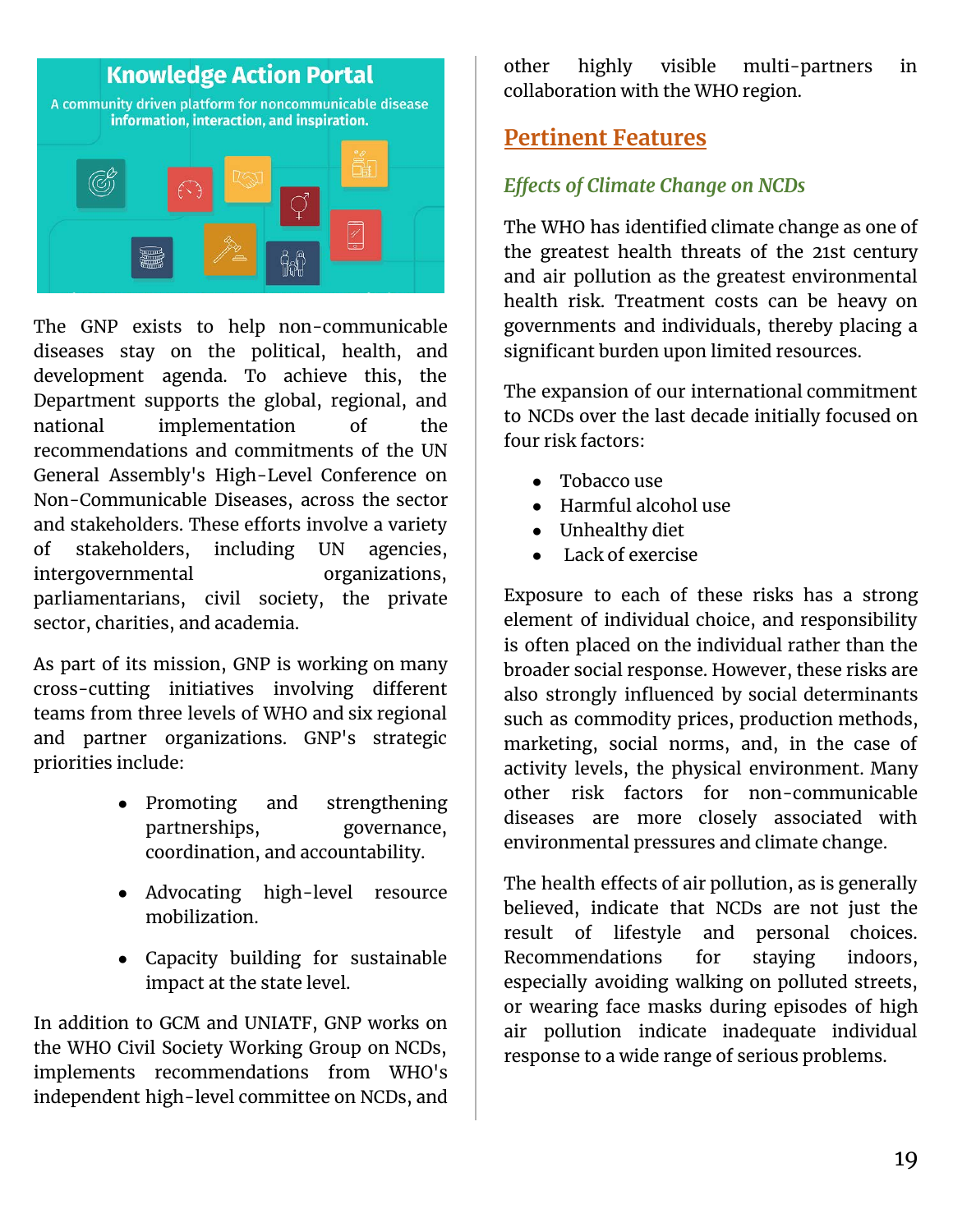

The ultimate cause of air pollution and subsequent NCDs are the energy sources that are currently powering our transportation, power generation, industry, and food production systems. The link between the sources of air pollution in the region and the emissions that cause climate change is very clear. It is estimated that about 25% of urban air pollution from particulate matter is due to transportation, 15% is due to industrial activities, including power generation, and 20% is due to the burning of household fuels. (The remaining 22% is unspecified). All in all, the source is human, with only 18% being a natural source. Exposure to indoor air pollution is primarily due to the use of solid fuels for cooking in low-income households. Such exposure affects nearly 4 million people annually, of which nearly 3 million die. Such deaths are typically resultant from NCDs such as lung cancer, chronic obstructive pulmonary disease, ischemic heart disease, and stroke.

For comparison, the International Panel on Climate Change estimates that global greenhouse gas emissions result from transport (14%) and energy, which includes electricity and heat generation (35%), industry (21%), buildings (6%), agriculture, and land-use changes (24%). Five causes of climate change

and air pollution, and therefore many burdens of NCDs, are the same: pollution of the energy system. Black carbon, produced by inefficient combustion in sources such as stoves and diesel engines, is the second-largest source of global warming after carbon dioxide.



The second-largest cause of global warming is methane, which reacts with other pollutants to form ozone, causing 230,000 deaths from the chronic respiratory disease worldwide each year. Therefore, it becomes necessary to eliminate the immediate causes of climate change to effectively prevent the development of NCDs such as stroke and death from cardiovascular disease. Shifting from solid fuel pollution to clean and sustainable energy in low-income households can substantially reduce deaths from indoor air pollution. Moreover, introducing reliable renewable energy to off-the-grid medical facilities enables the essential cooling of medical supplies and lighting of critical services to provide NCD care.

#### *Outcomes of Equity and other Social Determinants*

Structural determinants and conditions of daily life are important for considering social determinants of health as well as explaining and coping with health inequality. As with other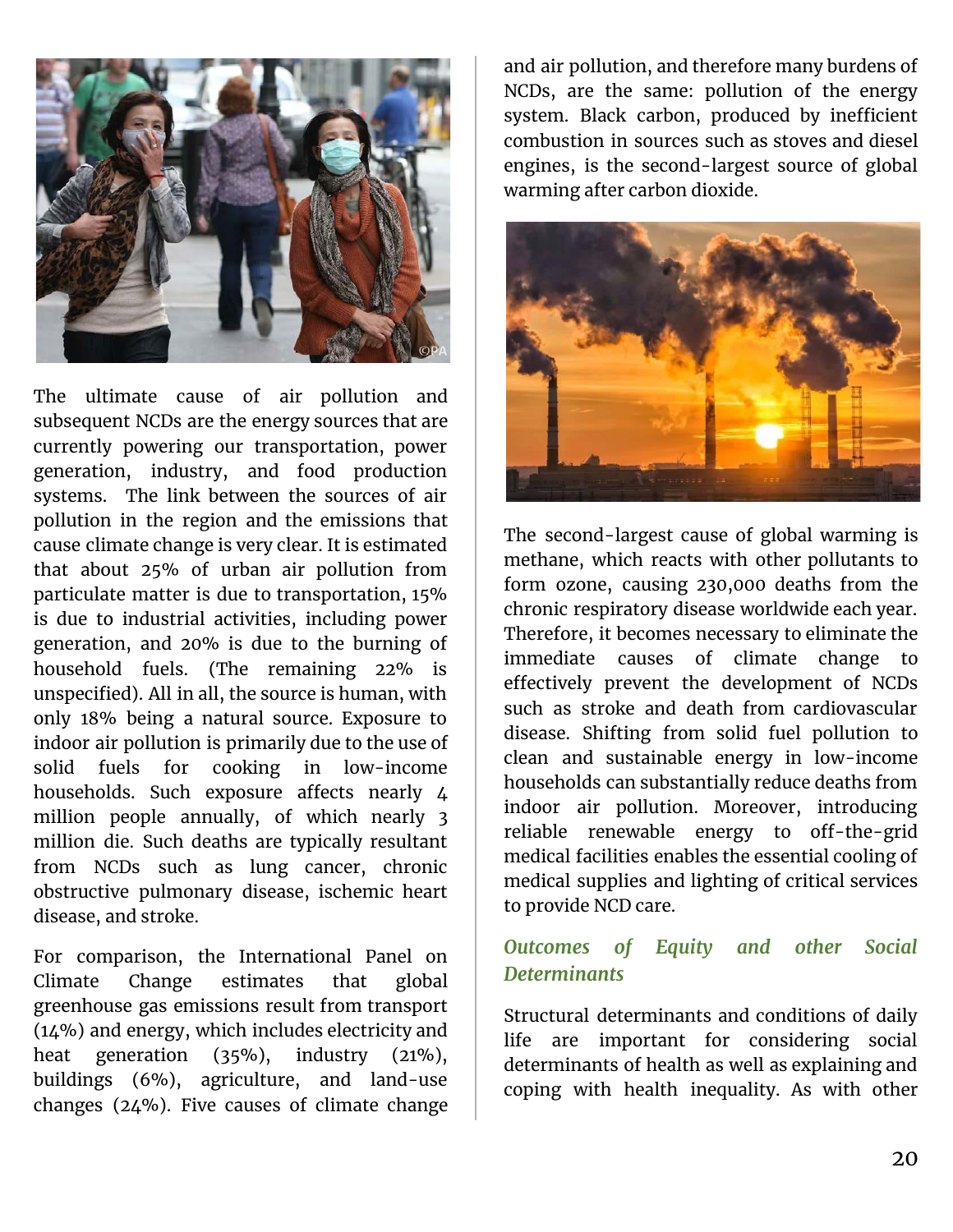health issues, general social and economic conditions affect people's exposure and susceptibility to NCDs, as well as other related and medical outcomes. The burden of NCDs, which is rapidly increasing in developing countries, is not only accelerated by the aging population, as it is also caused by the negative effects of globalization, such as unfair trade and irresponsible marketing, rapid and unplanned urbanization, and an increasingly sedentary lifestyle. People in developing countries eat foods with high total energy content. Furthermore, elevated NCD levels are affected by many factors, including tobacco use and availability, cost, salt, fat, and sugar-rich food sales.

A significant amount of global marketing aims to encourage children, adolescents, and women in developing countries to smoke cigarettes and consume "junk food" and alcohol. Rapid and unplanned urbanization is changing people's lifestyles as they are exposed to common risk factors. NCDs are exacerbated in urban areas by changes in diet and physical activity, exposure to air pollutants (including cigarette smoke), and the use of harmful alcohol.

Overwhelmed by the pace of growth, many governments are not keeping up with the constant expansion of infrastructure and service needs, and people are less likely to be protected by policies such as smoking cessation laws, the phasing out of trans fatty acids, protection against harmful alcohol use, and city planning that encourages physical activity. As a result, vulnerable and socially disadvantaged people get sick and die sooner than those with higher social status. There is strong evidence of poverty and reduced life expectancy, and a link between various social determinants, especially education and the general level ofNCDs. People

with low social and economic status are much worse in countries of all levels.



For example, in Singapore, the prevalence of lack of exercise, daily smoking, and regular drinking was found to be consistently highest among the least educated men and women. In the United States, another four years of school education is associated with a reduced risk of heart disease and diabetes. In Australia, female workers had a significantly higher incidence of cancer, and in Spain, female workers had a higher incidence of metabolic syndrome than other female workers. Diabetes is more common among Australian and Dutch immigrants, but Canadian immigrants also have a higher mortality rate from ischemic heart disease. In Finland, consumption of saturated fat increased as personal income declined. Similarly, in low- and middle-income countries, there is an increasing number of studies showing the link between NCDs and certain social determinants, especially education and income levels. In China, poor education and urban residence are strongly associated with an increased risk of diabetes. The results of a recent study in India also showed that tobacco use, hypertension, and lack of exercise were significantly more common in the less educated group. In Vietnam, similar to harmful alcohol use in Nepal, cardiovascular mortality in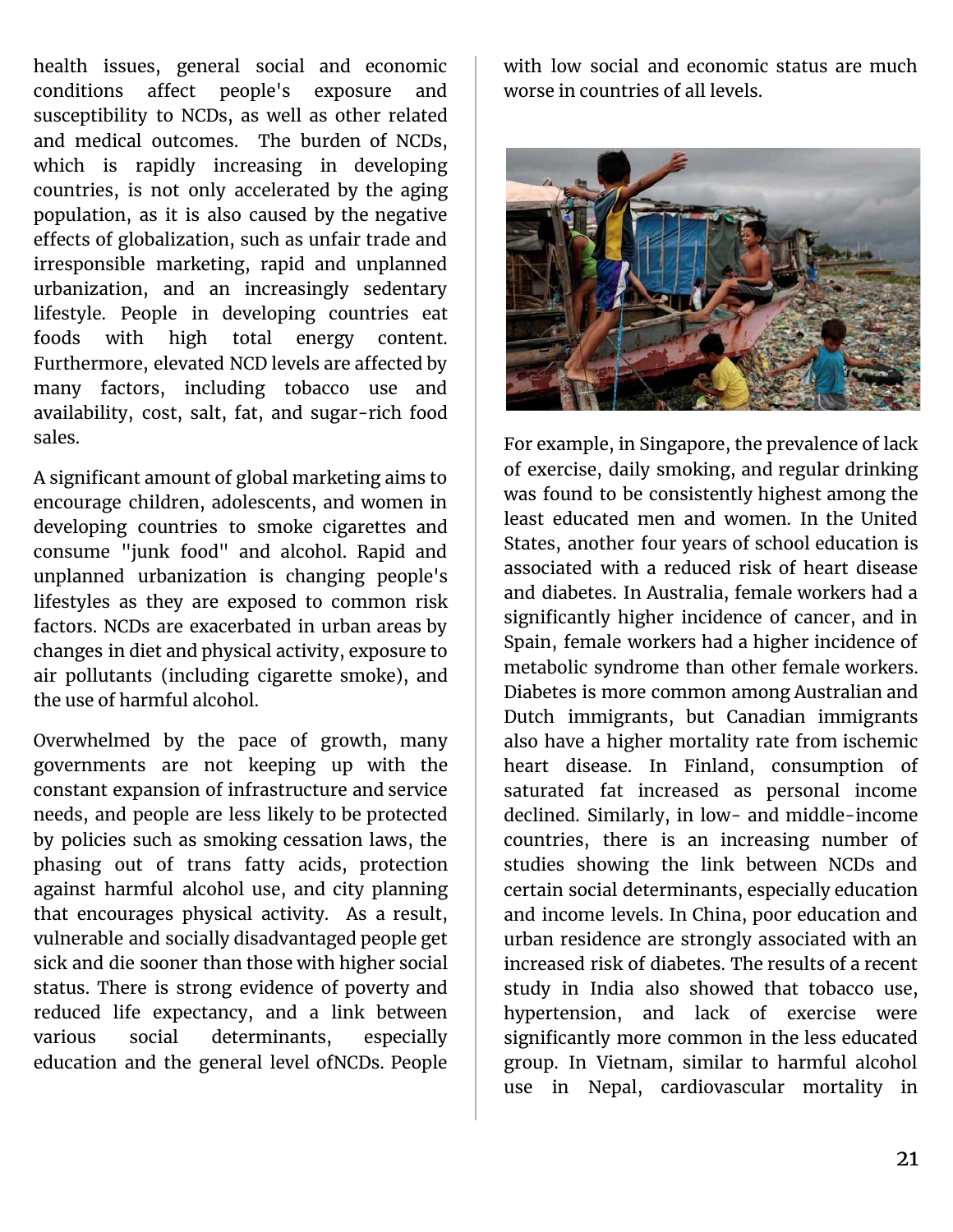educated people was reduced compared to those without formal education. In South Africa, NCD mortality is high among the poor in urban areas. In Bangladesh and India, poor people are more likely to smoke. People in poorer parts of South Africa are at increased risk of exposure to many NCD risk factors, including indirect smoking, excessive alcohol consumption, indoor air pollution, and asthma. In Brazil, low-income women are more obese.

Humans are exposed to additional risks throughout their lives. Intrauterine malnutrition and low childbirth weight, which is especially prevalent in the low-income group, increase subsequent risks of cardiovascular disease and diabetes. As a result, poor people are more likely to die prematurely from NCDs. The WHO Committee on Social Determinants of Health made an ambitious call to close the health inequalities of a generation. The Committee targeted research along with consistent strategies to expand the evidence base and provide evidence of efficacy in addressing NCDs and their risk factors. This was done to ensure that the call is met, especially as a multi-sectoral partnership for action is needed.

#### *NCDs and the Sustainable Development Goals*

The transition from the Millennium Development Goals (MDGs) to the SDGs recognizes that NCDs are linked to global development. The growing importance of NCDs on the development agenda was confirmed by three high-level meetings of the United Nations General Assembly on the prevention and management of NCDs in 2011, 2014, and 2018.

Through prevention and treatment, it reduces premature death from NCDs by one-third and promotes mental health and well-being. In addition, three of the nine health goals focus on issues related to NCDs.



Promoting mental health and well-being and preventing and treating substance abuse were recognized for the first time as priorities on the global development agenda. The inclusion of mental health and substance abuse in the SDGs is consistent with the 5x5 approach (for example, 5 major NCDs and their associated 5 risk factors, and  $4$  major NCDs and their  $4$  risk factors). Many SDGs overlap with NCDs. NCD targets also work with most SDGs. SDG targets related to 15, 19 NCDs include 20:

- Target 3.a. The focus is on improving tobacco control.
- Target 3.b aims to support the research and development of vaccines and medicines for non-communicable diseases that primarily affect developing countries and to provide access to affordable essential medicines and vaccines for non-communicable diseases.
- Target 3.4 aims to reduce premature mortality from non-communicable diseases by a third.
- Target 3.4.2 aims to reduce global suicide mortality.
- Target 3.5 addresses substance abuse, including the use of harmful alcohol.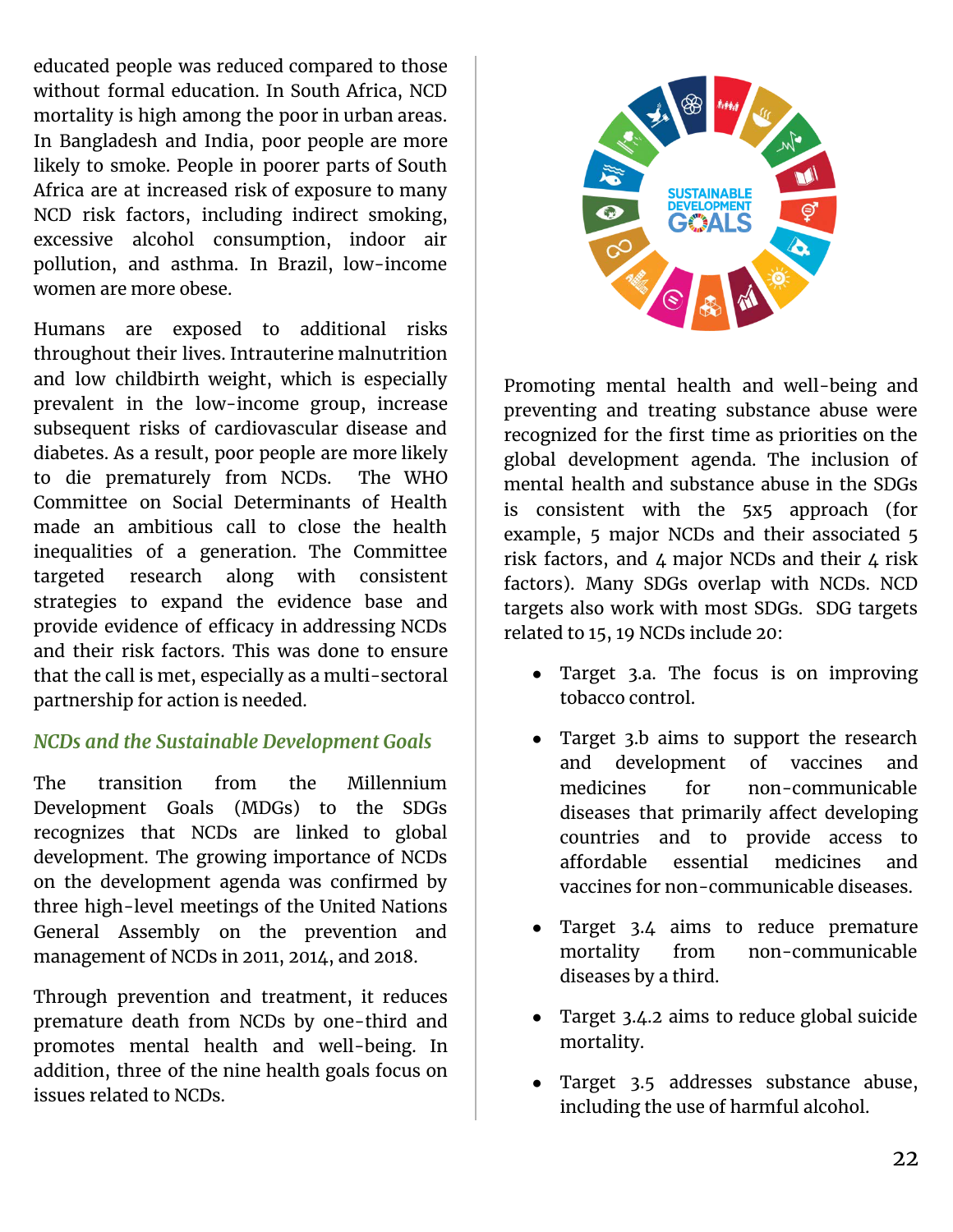- Target 3.6 aims to reduce fatalities associated with road accident injuries.
- Target 3.8 aims to achieve universal health insurance. This affects a wide range of interventions to promote, prevent and treat NCDs.
- Target 3.9 aims to reduce toxic chemicals, air, water, soil pollution, and pollution-related deaths and illnesses.

### **Global Efforts**

#### *World Diabetes Day*



World Diabetes Day is the world's largest diabetes awareness campaign, reaching over 1 billion worldwide audiences in more than 160 countries. This campaign focuses on the most important issues for the world of diabetes and keeps diabetes firmly in the public and political spotlight. It occurs every year on **November 14th** and is celebrated on the birthday of Sir Frederick Banting, who discovered insulin at Charles Best in 1922.

World Diabetes Day was founded in 1991 by the International Diabetes Federation (IDF) and the World Health Organization in response to growing concerns about the threat of diabetes to health. World Diabetes Day became the official United Nations Day in 2006, with UN resolution 61/225 passed.

The purpose of the World Diabetes Day campaign is to promote IDF advocacy activities throughout the year. It aims to also become a global engine to promote the importance of collaborative action to combat diabetes as a major global health problem. The campaign is represented by the blue circle logo adopted in 2007 after the UN resolution on diabetes was passed. The blue circle is a global symbol of diabetes awareness. This symbolizes the unity of the global diabetes community in response to the diabetes epidemic.

#### *The NCD Alliance*



The NCD Alliance is an association of 2,000 associations, civil society organizations, scientific experts, and academic studies to improve the prevention and management of non-communicable diseases around the world. It is a civil society network that brings together institutions. The NCD Alliance aims to promote the NCD Agenda as a philosophical leader in policy and practice, an organizer of civil society movements, a partner with the government, and an advocate for those at risk or living with NCDs.

The NCD Alliance sought government commitments that would lead to six broader outcomes:

● Governmental accountability for the NCD program that must be measured.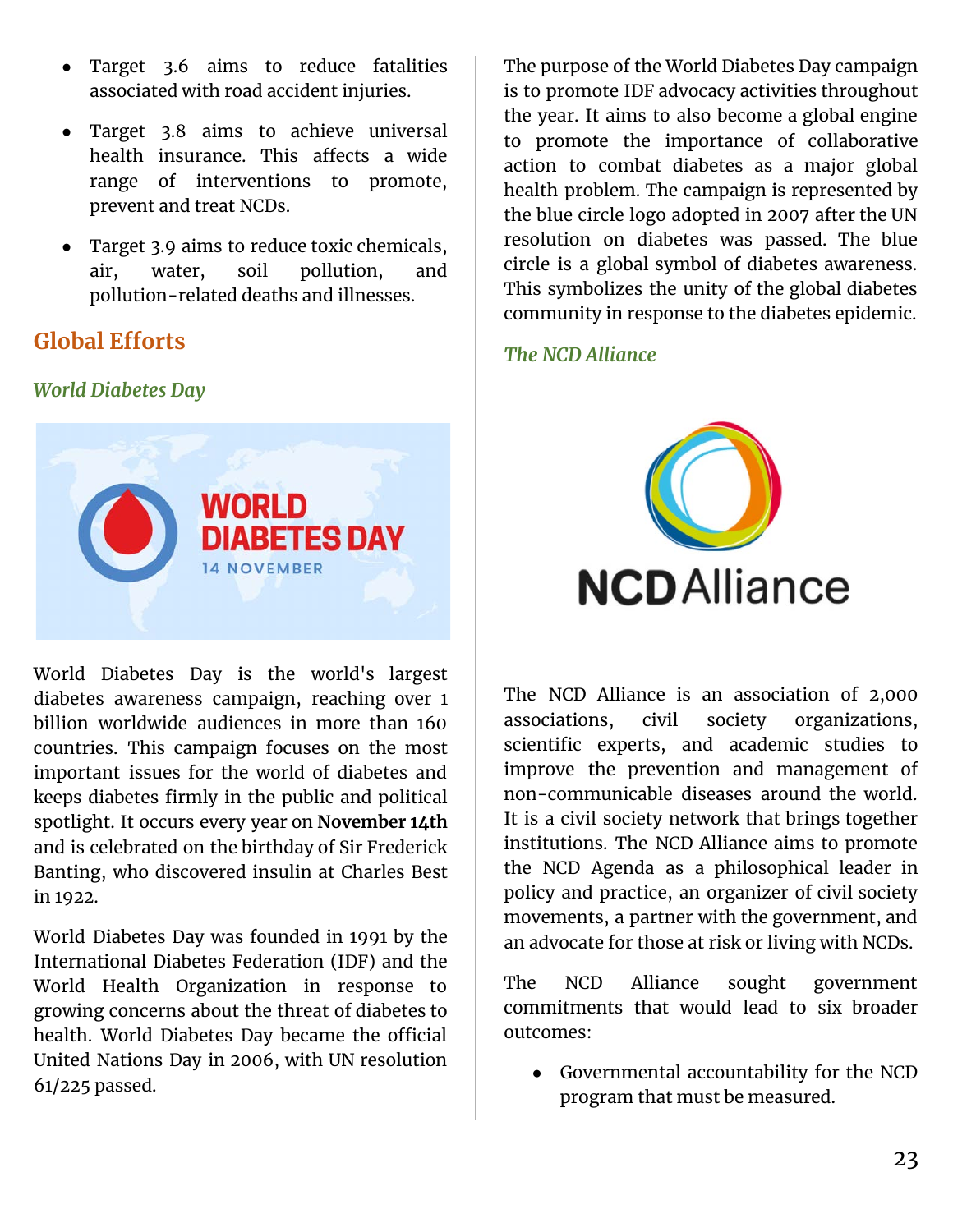- The Framework Convention on Tobacco Control (FCTC) must be fully implemented
- Global efforts to prevent the avoidable
- A globally agreed approach to the treatment and care of NCDs
- Resources for providing global NCD intervention

Today, the NCD Alliance is at the forefront of combat with a strong global network of more than 2,000 organizations in 170 countries, the World Health Organization, the United Nations, strategic relationships with governments, and staff in Geneva, London, and New York. The organization's network includes global and national NGOs, academic and professional associations, academic and research institutes, private companies, and dedicated individuals.

### *The mHealth Initiative*

mHealth uses mobile technology to provide medical support to patients and to provide medical support directly to healthcare providers cost-effectively and attractively. The WHO-ITU program aims to support governments deploying mobile components to enhance existing national health activities. The primary purpose of this initiative is to prevent, manage and treat NCDs and their associated risk factors. The purpose is not to create a new independent program, but to work with the government, work with partners, including the private sector, and build existing structures. As a result, mobile projects can be taken over more quickly and become more sustainable in the long run.

The advantages are:

● **Reduction of medical expenses:** all countries in the world, regardless of GDP,

are facing rising health care costs. The global recession continues to push down government spending on health care around the world. Early identification and treatment of illness by focusing on prevention and health promotion can avoid many medical costs.

- **Healthy population:** mobile health provides citizens with the opportunity to intervene in their health care early on and reduce health care costs by leveraging existing technology at a low cost.
- **The takeover of existing mHealth service:** the WHO-ITU program will enable to improve and extend existing solutions in the target countries, increase their impact on improving the health of the population, and potentially transfer the initiative to other countries. It is designed to create mobile health programs based on scientifically validated evidence but is currently lacking in many independently created mHealth tools or apps for the user's health. An example of an intervention that might benefit from this is the NHS smartphone app for checking for symptoms of illness.

### *The Defeat-NCD Partnership*

Established January 2018, the Defeat-NCD Partnership aims to prevent the unnecessary death, as well as the sickness and disability that can result from NCDs. It also targets the economic and social impacts these diseases can have on a community. The partnership is public-private-people in nature. Moreover, it is hosted by the United Nations Institute for Training and Research (UNITAR). The partnership also involves multilateral agencies, various national governments, civil society, as well as the private sector.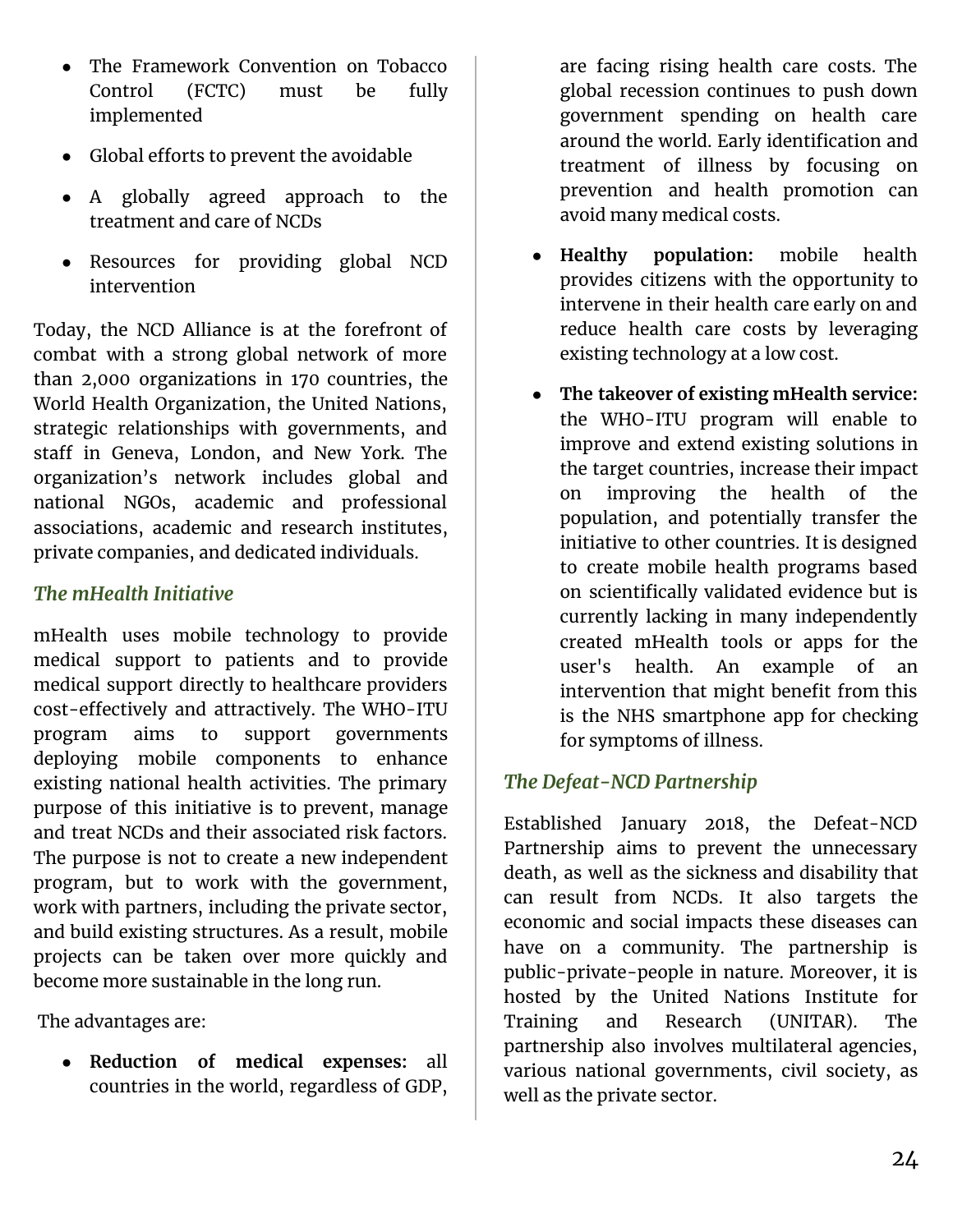

This partnership's most immediate target and primary focus is on the closely-related diabetes and hypertension conditions. It aims to target lung conditions and cancer in the years ahead. In terms of its functions, the partnership focuses on four key points:

- **NCD Financing:** It will provide particular focus on providing low-income nations with the necessary aid to achieve universal health coverage.
- **NCD National capacity building:** It will aid in strengthening local governments through the development of plans of action and focusing on key institutions.
- **NCD Marketplace:** It will support and expand upon the consistent availability of affordable essential diagnostics, medicines, and technologies targeting NCDs.
- **NCD Community health scale-up:** It will also Increase the provision of NCD services via health system strengthening and community action.

### **Learning Outcomes**

- Delegates will learn about the biological effects of non-communicable diseases.
- Delegates will obtain an understanding of the underlying causes of non-communicable diseases, and what factors increasingly trigger them.
- Delegates will explore the social, economic, and environmental dimensions of non-communicable diseases.

### **Recommendations**

- Delegates are to explore how non-communicable diseases and their treatment are being contained amongst minority and marginalized groups, alongside refugees.
- Delegates must keep up to date with their country's involvement in scientific and technological involvements/updates within the field of treatment and containment.
- Delegates are to reflect on how the situation of handling non-communicable diseases was impacted by the surge of Covid-19.
- Delegates are to explore how the food industry within national scales impacts the fluctuation of NCD-impacted citizens.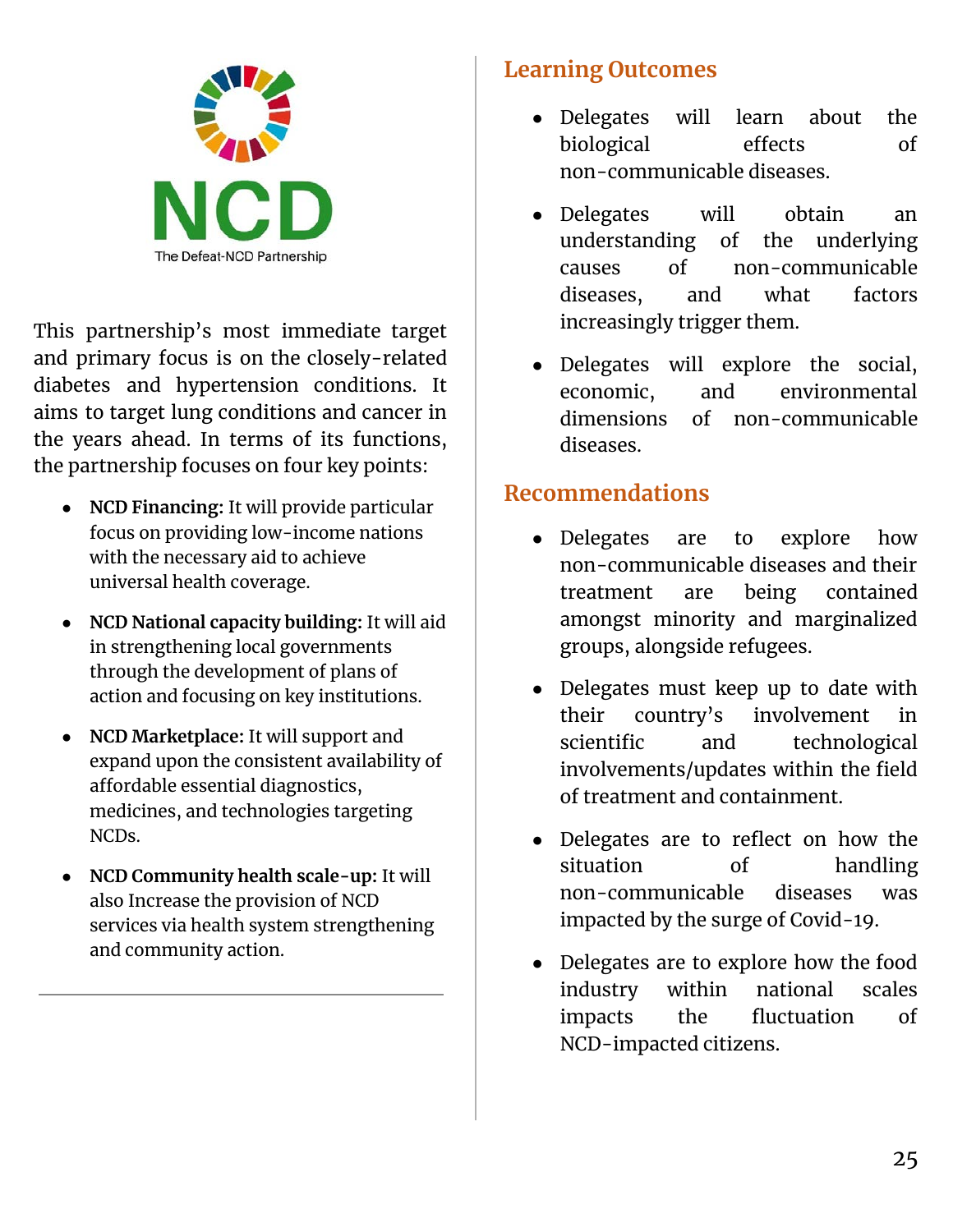● Delegates are to analyze how social and economic status impacts the spread of NCDs within national scales.

### **Key Questions**

- How do technologies facilitate the spread and impact of NCDs?
- Why are people with NCDs more vulnerable to the health impact of emergencies?
- What are the nutritional intakes/fat consumption amongst the average citizens?
- What are the nation-specific interventions to support countries to reduce tobacco use (if there are any)?
- What is the burden of noncommunicable diseases in the nation?
- What were the environmental actions taken to limit the environmental impact of NCDs?

### **Annexes**

### **Relevant Institutions**

- The United Nations Children's Fund (UNICEF)
- The World Bank
- Centers for Disease Control and Prevention (CDC)
- CARE International
- Doctors Without Borders / Medecins Sans Frontieres
- Population Services International
- The United Nations Development Program (UNDP)
- The United Nations (UN) Economic and Social Council (ECOSOC)
- International Committee of the Red Cross (ICRC)

### **Relevant Legal Treaties, Frameworks, and Conventions**

- Constitution of the World Health Organization
- International Sanitary Regulations
- Framework on Tobacco Control
- Minamata Convention on Mercury
- Stockholm Convention on Persistent Organic Pollutants
- Basel Convention on Transboundary Movements of Hazardous Wastes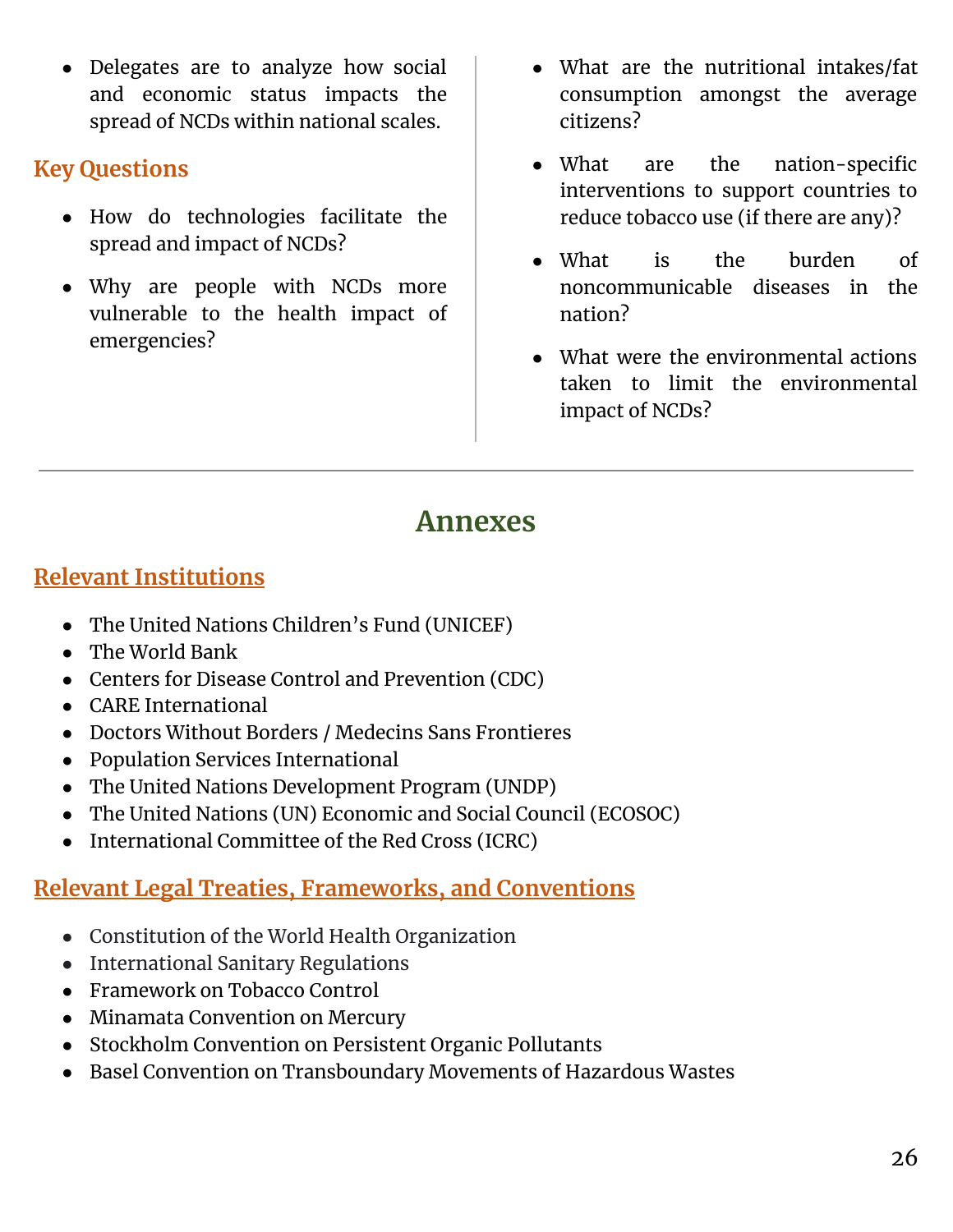### **Relevant Conferences**

- Global Health Summit
- Future Exhibition and Conference
- World Health Care Congress
- Elevate PX
- HCRSC
- ACR Annual Meeting
- Digital Health Summit
- Medtech Conference
- Asia Pacific Global Summit on Healthcare
- National Health Policy Conference
- Health Datapalooza
- Patient Experience Conference
- International Forum on Quality and Safety in Healthcare
- Patient Experience Conference
- AcademyHealth Annual Research Meeting
- Agents of Change Summit

## **Further References**

- [https://apps.who.int/iris/bitstream/handle/10665/311461/9789289053990-eng.pdf?sequ](https://apps.who.int/iris/bitstream/handle/10665/311461/9789289053990-eng.pdf?sequence=1&isAllowed=y) [ence=1&isAllowed=y](https://apps.who.int/iris/bitstream/handle/10665/311461/9789289053990-eng.pdf?sequence=1&isAllowed=y)
- [https://www.sciencedirect.com/science/article/pii/S0091743511004750?casa\\_token=9fL](https://www.sciencedirect.com/science/article/pii/S0091743511004750?casa_token=9fLuPyNtCXQAAAAA:GDyYZ1lqCR51LCxRDroNGbwBjK08mr781SA1ePS5EVNIHGCPbIz2GIzSOStgQQSeqccWDIPN0Q) [uPyNtCXQAAAAA:GDyYZ1lqCR51LCxRDroNGbwBjK08mr781SA1ePS5EVNIHGCPbIz2GIzSO](https://www.sciencedirect.com/science/article/pii/S0091743511004750?casa_token=9fLuPyNtCXQAAAAA:GDyYZ1lqCR51LCxRDroNGbwBjK08mr781SA1ePS5EVNIHGCPbIz2GIzSOStgQQSeqccWDIPN0Q) [StgQQSeqccWDIPN0Q](https://www.sciencedirect.com/science/article/pii/S0091743511004750?casa_token=9fLuPyNtCXQAAAAA:GDyYZ1lqCR51LCxRDroNGbwBjK08mr781SA1ePS5EVNIHGCPbIz2GIzSOStgQQSeqccWDIPN0Q)
- <https://globalizationandhealth.biomedcentral.com/articles/10.1186/s12992-014-0081-9>
- [https://www.thelancet.com/journals/lancet/article/PIIS0140-6736\(20\)31067-9/fulltext](https://www.thelancet.com/journals/lancet/article/PIIS0140-6736(20)31067-9/fulltext)
- https://www.sciencedirect.com/science/article/pii/S0140673610618533?casa\_token=F1ya KL8\_eHcAAAAA:kPaE8Nc5hyqZoRn2Nrt3Xo2pVP0x\_-LG0n8iFEibGu57uhN0IqDnGwOBr ov23hSFZnT45\_XEag
- [https://apps.who.int/iris/bitstream/handle/10665/311461/9789289053990-eng.pdf?sequ](https://apps.who.int/iris/bitstream/handle/10665/311461/9789289053990-eng.pdf?sequence=1&isAllowed=y) [ence=1&isAllowed=y](https://apps.who.int/iris/bitstream/handle/10665/311461/9789289053990-eng.pdf?sequence=1&isAllowed=y)
- [https://www.sciencedirect.com/science/article/pii/S0091743511004750?casa\\_token=9fL](https://www.sciencedirect.com/science/article/pii/S0091743511004750?casa_token=9fLuPyNtCXQAAAAA:GDyYZ1lqCR51LCxRDroNGbwBjK08mr781SA1ePS5EVNIHGCPbIz2GIzSOStgQQSeqccWDIPN0Q) [uPyNtCXQAAAAA:GDyYZ1lqCR51LCxRDroNGbwBjK08mr781SA1ePS5EVNIHGCPbIz2GIzSO](https://www.sciencedirect.com/science/article/pii/S0091743511004750?casa_token=9fLuPyNtCXQAAAAA:GDyYZ1lqCR51LCxRDroNGbwBjK08mr781SA1ePS5EVNIHGCPbIz2GIzSOStgQQSeqccWDIPN0Q) [StgQQSeqccWDIPN0Q](https://www.sciencedirect.com/science/article/pii/S0091743511004750?casa_token=9fLuPyNtCXQAAAAA:GDyYZ1lqCR51LCxRDroNGbwBjK08mr781SA1ePS5EVNIHGCPbIz2GIzSOStgQQSeqccWDIPN0Q)
- <https://globalizationandhealth.biomedcentral.com/articles/10.1186/s12992-014-0081-9>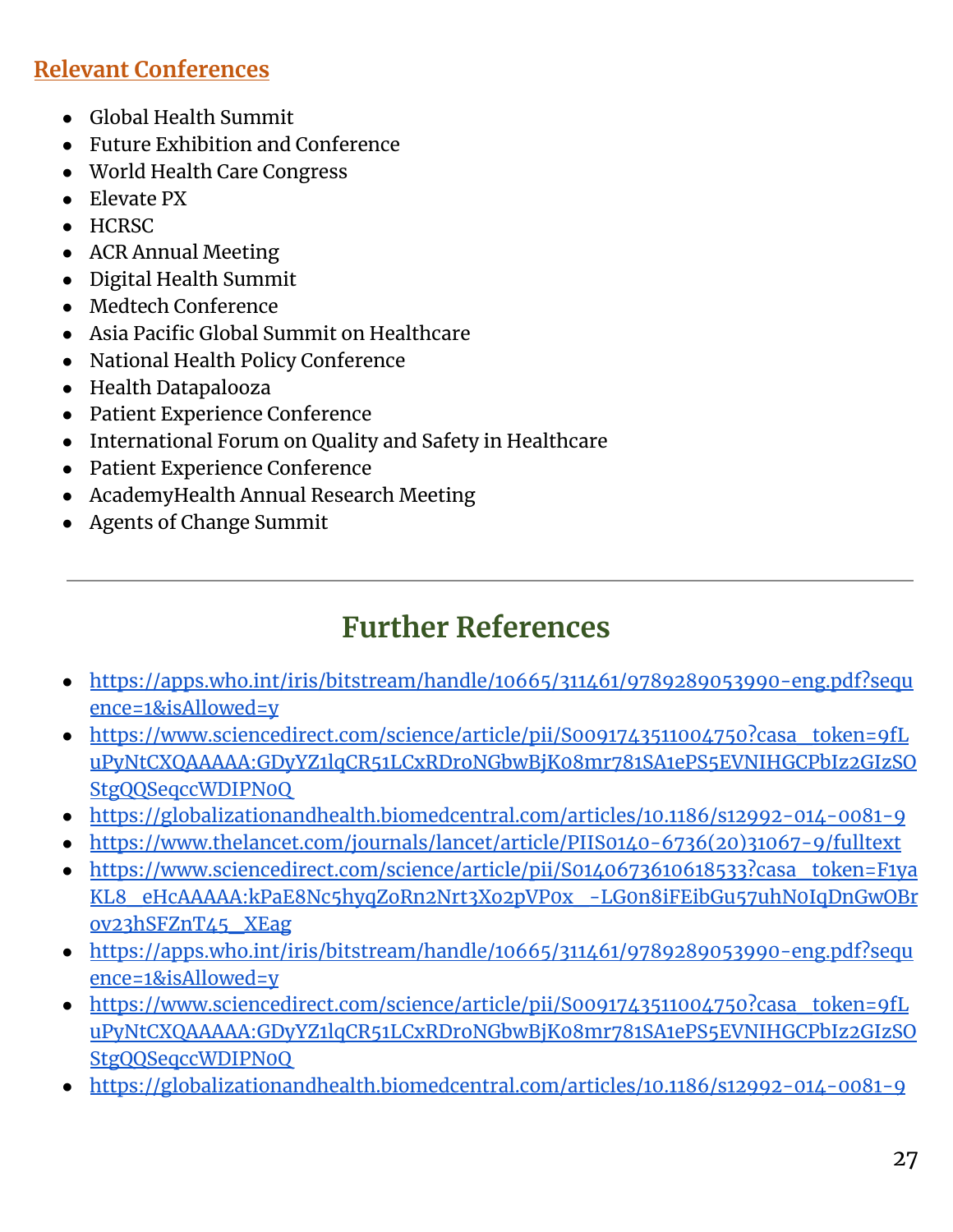- [https://www.thelancet.com/journals/lancet/article/PIIS0140-6736\(20\)31067-9/fulltext](https://www.thelancet.com/journals/lancet/article/PIIS0140-6736(20)31067-9/fulltext)
- https://www.sciencedirect.com/science/article/pii/S0140673610618533?casa\_token=F1ya KL8\_eHcAAAAA:kPaE8Nc5hyqZoRn2Nrt3Xo2pVP0x\_-LG0n8iFEibGu57uhN0IqDnGwOBr ov23hSFZnT45\_XEag

### **References**

"Ar5 Climate Change 2014: Mitigation of Climate Change." *IPCC*, www.ipcc.ch/report/ar5/wg3/.

BM;, Monteiro CA;Conde WL;Popkin. "Income-Specific Trends in Obesity in Brazil: 1975-2003." *American Journal of Public Health*, U.S. National Library of Medicine, pubmed.ncbi.nlm.nih.gov/17761560/.

BR;, Boney CM;Verma A;Tucker R;Vohr. "Metabolic Syndrome in Childhood: Association with Birth Weight, Maternal Obesity, and Gestational Diabetes Mellitus." *Pediatrics*, U.S. National Library of Medicine, pubmed.ncbi.nlm.nih.gov/15741354/.

C;, Ramachandran A;Ma RC;Snehalatha. "Diabetes in Asia." *Lancet (London, England)*, U.S. National Library of Medicine, pubmed.ncbi.nlm.nih.gov/19875164/.

Cannon G;Gupta P;Gomes F;Kerner J;Parra W;Weiderpass E;Kim J;Moore M;Sutcliffe C;Sutcliffe S; ; "Prevention of Cancer and Non-Communicable Diseases." *Asian Pacific Journal of Cancer Prevention : APJCP*, U.S. National Library of Medicine, pubmed.ncbi.nlm.nih.gov/22631592/.

"Child Statistics." *UNICEF DATA*, 4 Jan. 2022, data.unicef.org/.

Dain, Katie. "Challenges Facing Global Health Networks: The NCD Alliance Experience Comment on 'Four Challenges That Global Health Networks Face.'" *International Journal of Health Policy and Management*, Kerman University of Medical Sciences, 1 Mar. 2018, www.ncbi.nlm.nih.gov/pmc/articles/PMC5890076/.

"Diabetes." *World Health Organization*, World Health Organization, 18 Jan. 2022, www.euro.who.int/en/health-topics/noncommunicable-diseases/diabetes/diabetes.

"Diabetes." *World Health Organization*, World Health Organization, www.emro.who.int/noncommunicable-diseases/diabetes/index.html#:~:text=What%20is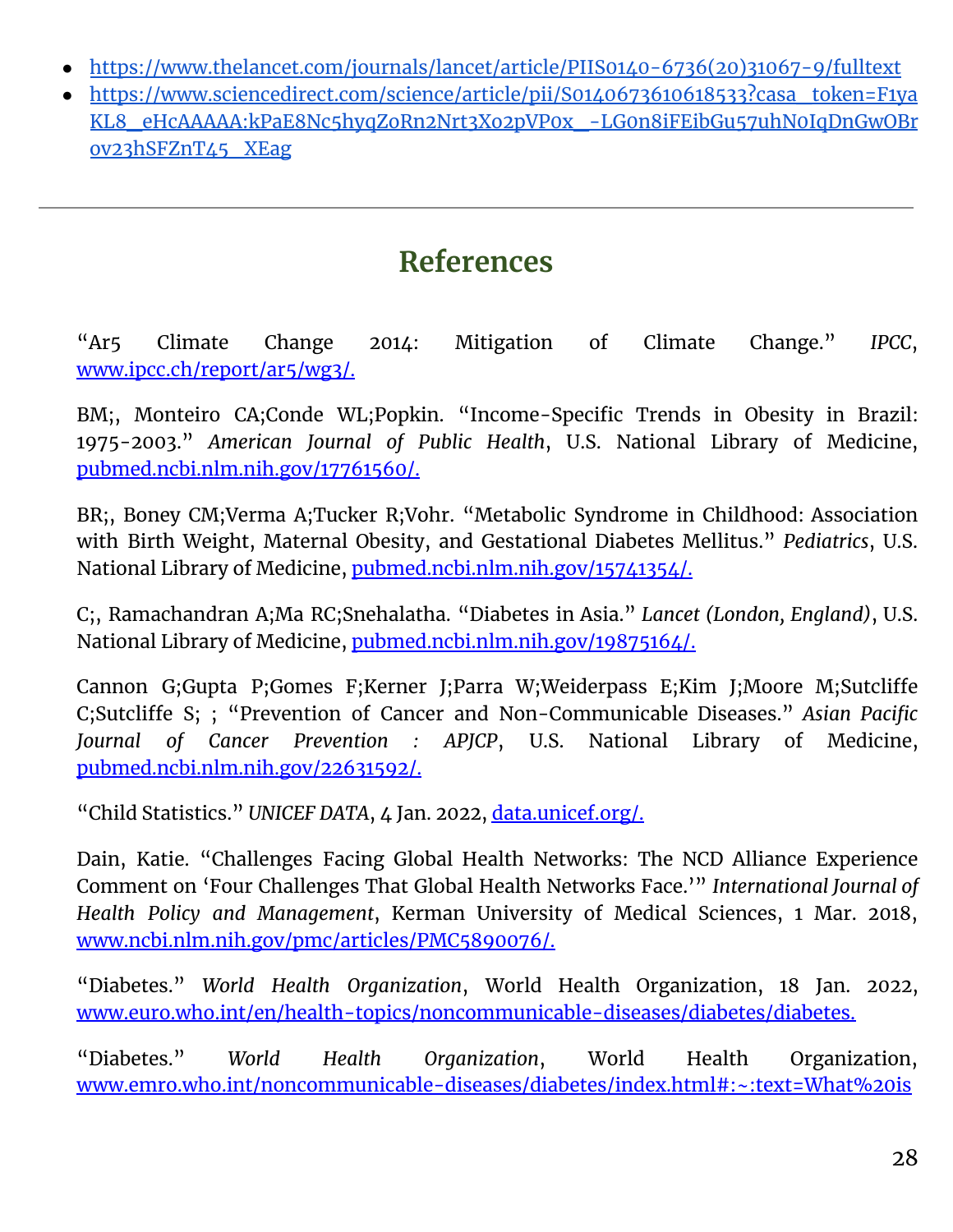%20diabetes%3F-,What%20is%20diabetes%3F,the%20insulin%20it%20does%20produc e.

EA;, Reece. "The Fetal and Maternal Consequences of Gestational Diabetes Mellitus." *The Journal of Maternal-Fetal & Neonatal Medicine : the Official Journal of the European Association of Perinatal Medicine, the Federation of Asia and Oceania Perinatal Societies, the International Society of Perinatal Obstetricians*, U.S. National Library of Medicine, pubmed.ncbi.nlm.nih.gov/20121460/.

"Economic Impact of Ncds." *Centers for Disease Control and Prevention*, Centers for Disease Control and Prevention, 17 Dec. 2021, www.cdc.gov/globalhealth/healthprotection/ncd/economic-impact.html.

Efroymson D;Ahmed S;Townsend J;Alam SM;Dey AR;Saha R;Dhar B;Sujon AI;Ahmed KU;Rahman O; "Hungry for Tobacco: An Analysis of the Economic Impact of Tobacco Consumption on the Poor in Bangladesh." *Tobacco Control*, U.S. National Library of Medicine, pubmed.ncbi.nlm.nih.gov/11544383/.

Gale CR;Jiang B;Robinson SM;Godfrey KM;Law CM;Martyn CN; "Maternal Diet during Pregnancy and Carotid Intima-Media Thickness in Children." *Arteriosclerosis, Thrombosis, and Vascular Biology*, U.S. National Library of Medicine, pubmed.ncbi.nlm.nih.gov/16728657/.

*Global Action Plan - Who*. apps.who.int/iris/bitstream/handle/10665/94384/9789241506236\_eng.pdf;sequence=1.

"Global Action Plan for the Prevention and Control of Noncommunicable Diseases 2013-2020." *World Health Organization*, World Health Organization, 1 Jan. 1970, apps.who.int/iris/handle/10665/94384.

"Global Health Risks: Mortality and Burden of Disease Attributable to Selected Major Risks - UNSCN." *Retour à L'accueil*, www.unscn.org/en/resource-center/archive/malnutrition?idnews=1541.

Gluckman, Peter D., and Mark A. Hanson. *Mismatch: The Lifestyle Diseases Timebomb*. Oxford University Press, 2013.

"Guidelines on Food Fortification with Micronutrients - UNSCN." *Retour à L'accueil*, www.unscn.org/en/resource-center/archive/malnutrition?idnews=1548.

Haines, Andy, et al. "Public Health Benefits of Strategies to Reduce Greenhouse-Gas Emissions: Overview and Implications for Policy Makers." *The Lancet*, Elsevier, 26 Nov.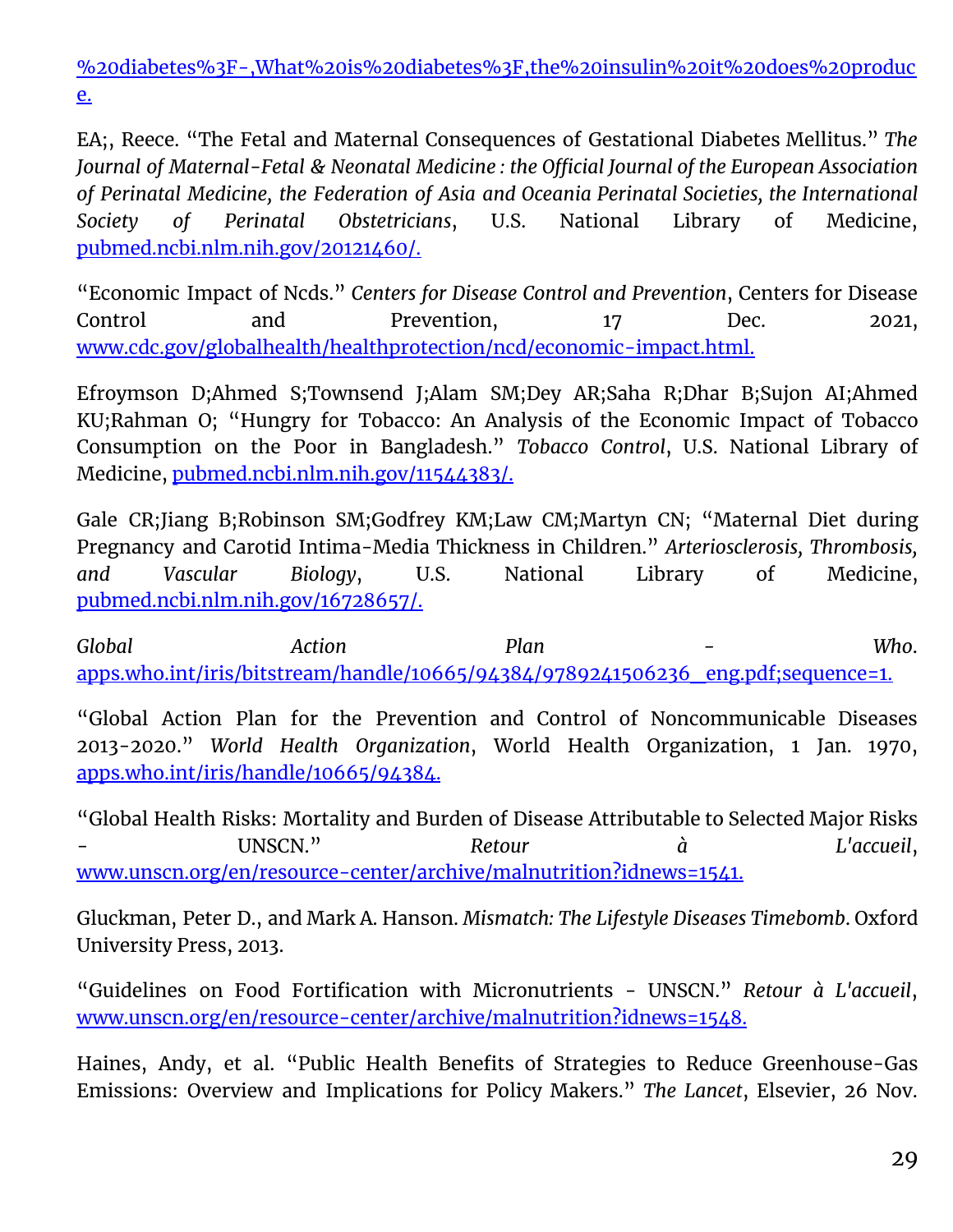2009,

www.sciencedirect.com/science/article/pii/S0140673609617591?casa\_token=R4uIeDtiYyk AAAAA%3A19KAXjFphmjFnyQDHcpqDC7iD3qDt7eowujLx0ohd4vUMmUNXIgsiPhiZMdxXS tAA\_otNXljPg.

Hanson, et al. "Early Life Nutrition and Lifelong Health." *EPrints Soton*, British Medical Association, 1 Jan. 1970, eprints.soton.ac.uk/id/eprint/174983.

"Heal for Non-Communicable Diseases." *Healthful Eating As Lifestyle (HEAL)*, 2016, pp. 13–38., doi:10.1201/9781315368511-8.

HH;, Vorster. "The Emergence of Cardiovascular Disease during Urbanisation of Africans." *Public Health Nutrition*, U.S. National Library of Medicine, pubmed.ncbi.nlm.nih.gov/12027290/.

Hoang VM;Dao LH;Wall S;Nguyen TK;Byass P; "Cardiovascular Disease Mortality and Its Association with Socioeconomic Status: Findings from a Population-Based Cohort Study in Rural Vietnam, 1999-2003." *Preventing Chronic Disease*, U.S. National Library of Medicine, pubmed.ncbi.nlm.nih.gov/16776890/.

"Household Air Pollution and Health." *World Health Organization*, World Health Organization,

www.who.int/en/news-room/fact-sheets/detail/household-air-pollution-and-health.

Jhingan HP;Shyangwa P;Sharma A;Prasad KM;Khandelwal SK; "Prevalence of Alcohol Dependence in a Town in Nepal as Assessed by the Cage Questionnaire." *Addiction (Abingdon, England)*, U.S. National Library of Medicine, pubmed.ncbi.nlm.nih.gov/12603233/.

JW;, Vaupel. "Biodemography of Human Ageing." *Nature*, U.S. National Library of Medicine, pubmed.ncbi.nlm.nih.gov/20336136/.

Karagulian, Federico, et al. "Contributions to Cities' Ambient Particulate Matter (PM): A Systematic Review of Local Source Contributions at Global Level." *Atmospheric Environment*, Pergamon, 1 Sept. 2015, www.sciencedirect.com/science/article/pii/S1352231015303320.

KM;, Godfrey. "Maternal Regulation of Fetal Development and Health in Adult Life." *European Journal of Obstetrics, Gynecology, and Reproductive Biology*, U.S. National Library of Medicine, pubmed.ncbi.nlm.nih.gov/9622311/.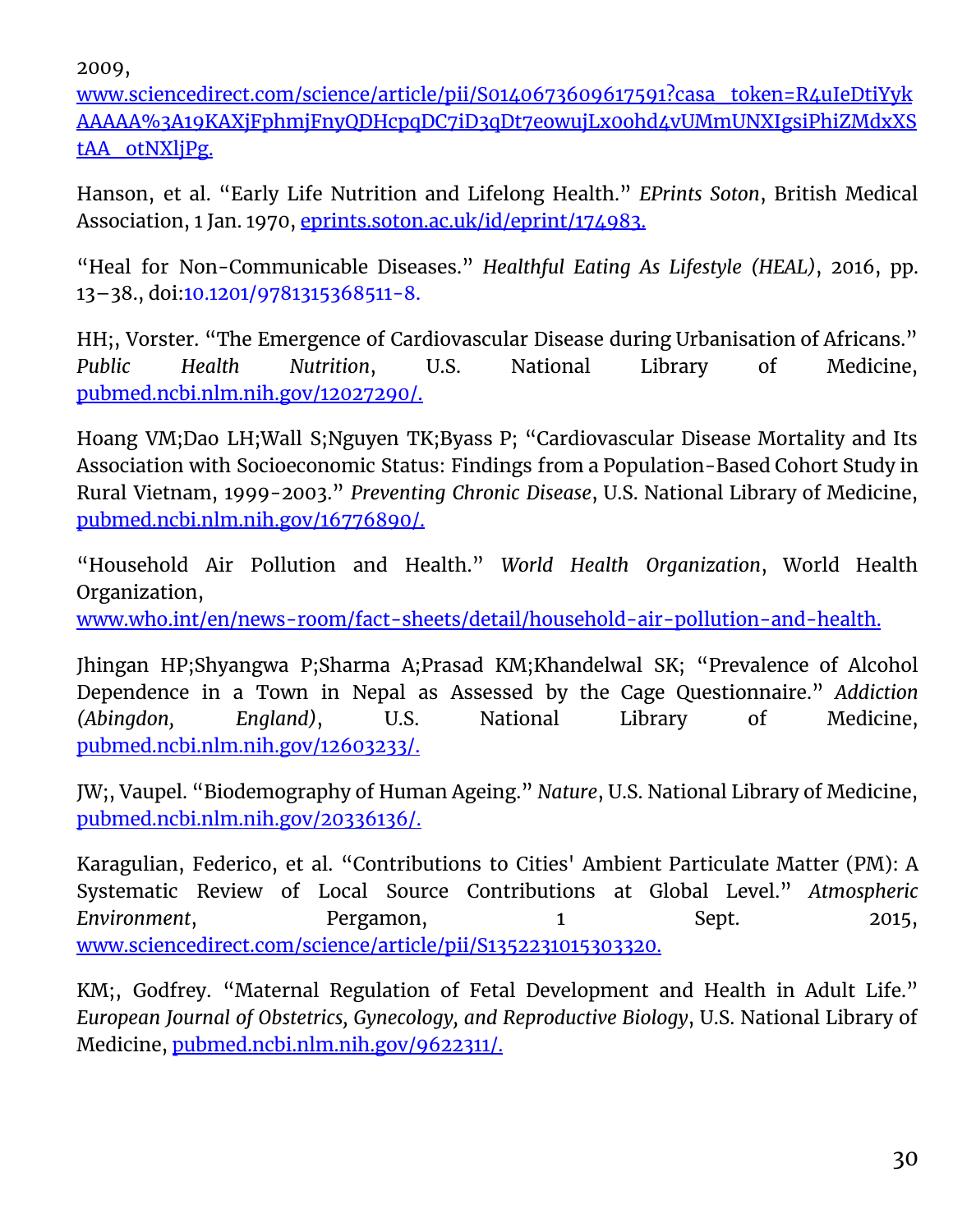MA;, Gluckman PD;Hanson. "Maternal Constraint of Fetal Growth and Its Consequences." *Seminars in Fetal & Neonatal Medicine*, U.S. National Library of Medicine, pubmed.ncbi.nlm.nih.gov/15691778/.

"Malnutrition." *Ministry Of Health Saudi Arabia*, www.moh.gov.sa/en/HealthAwareness/EducationalContent/Diseases/NonCommunicable/ Pages/005.aspx.

"NCD Alliance Annual Report 2016." *NCD Alliance*, 7 June 2017, ncdalliance.org/resources/ncd-alliance-annual-report-2016.

"Non Communicable Diseases." *World Health Organization*, World Health Organization, www.who.int/news-room/fact-sheets/detail/noncommunicable-diseases.

"Non Communicable Diseases." *World Health Organization*, World Health Organization, www.who.int/news-room/fact-sheets/detail/noncommunicable-diseases.

*Poverty and Non-Communicable ... - Journals.sagepub.com*. journals.sagepub.com/doi/abs/10.1177/1403494808100272?journalCode=sjpa.

*Poverty and Non-Communicable ... - Journals.sagepub.com*. journals.sagepub.com/doi/full/10.1177/1403494808100272.

Rani M;Bonu S;Jha P;Nguyen SN;Jamjoum L; "Tobacco Use in India: Prevalence and Predictors of Smoking and Chewing in a National Cross Sectional Household Survey." *Tobacco Control*, U.S. National Library of Medicine, pubmed.ncbi.nlm.nih.gov/14660785/.

*Reducing Global Health Risks* . World Health Organization, apps.who.int/iris/bitstream/handle/10665/189524/9789241565080\_eng.pdf;sequence=1.

Salvi, Satish. "Communicable and Non-Communicable Diseases." *Multiple Choice Questions in Community Health Nursing*, 2015, pp. 13–13., doi:10.5005/jp/books/12538\_4.

Sethia, Babulal, et al. *Essentials of Global Health*. Elsevier, 2019.

*Summary of Results - Who | World Health Organization*. www.who.int/airpollution/data/AP\_joint\_effect\_BoD\_results\_May2018.pdf.

"Unhealthy Diets and Malnutrition." *NCD Alliance*, 2 Dec. 2021, ncdalliance.org/why-ncds/ncd-prevention/unhealthy-diets-malnutrition.

"What Is Diabetes." *WHO*, apps.who.int/iris/bitstream/handle/10665/332070/9789240005105-eng.pdf.